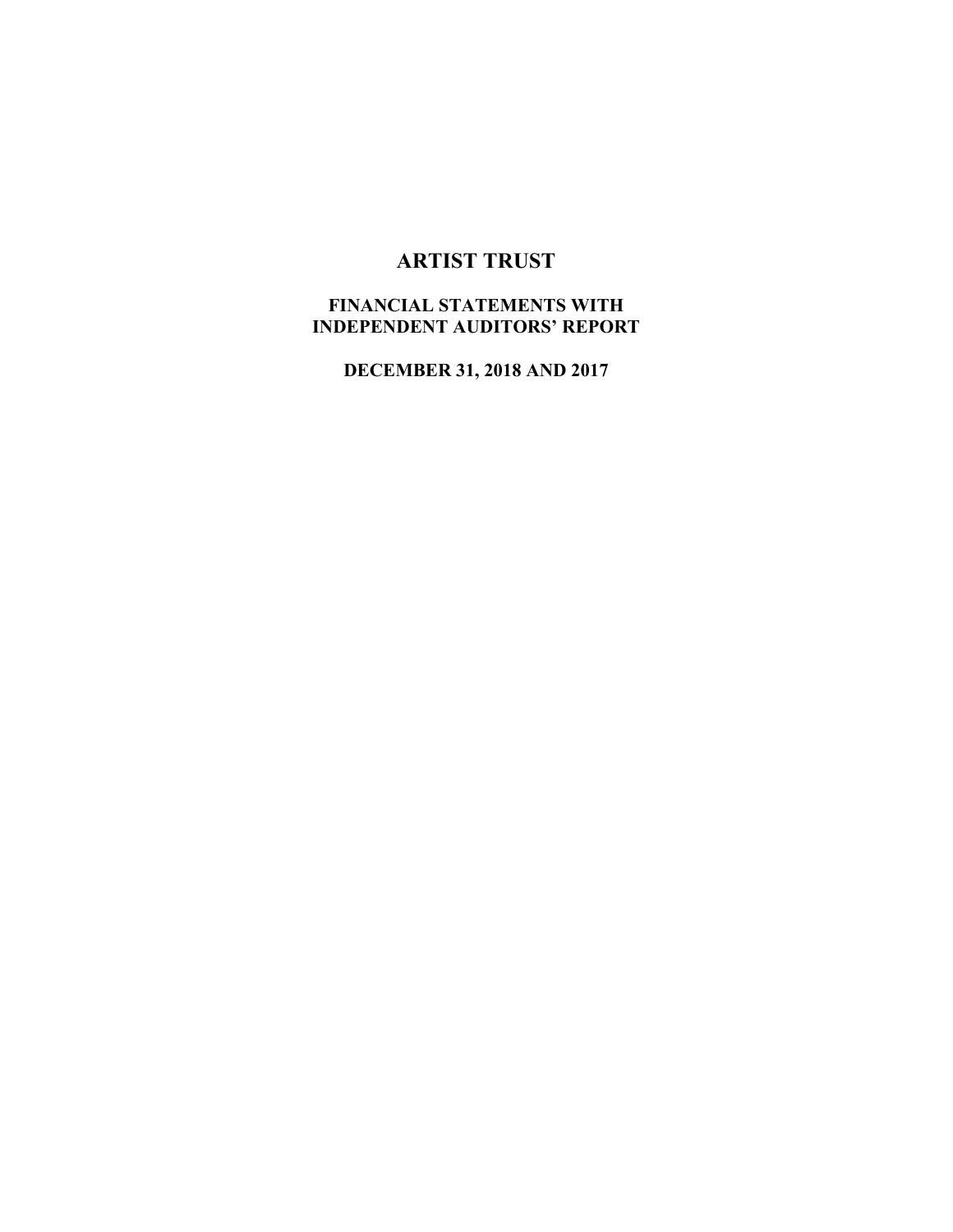

#### **INDEPENDENT AUDITORS' REPORT**

To the Board of Trustees Artist Trust Seattle, Washington

We have audited the accompanying financial statements of Artist Trust (a nonprofit organization), which comprise the statements of financial position as of December 31, 2018 and 2017, and the related statements of activities, functional expenses, and cash flows for the years then ended, and the related notes to the financial statements.

#### *Management's Responsibility for the Financial Statements*

Management is responsible for the preparation and fair presentation of these financial statements in accordance with accounting principles generally accepted in the United States of America; this includes the design, implementation, and maintenance of internal control relevant to the preparation and fair presentation of financial statements that are free from material misstatement, whether due to fraud or error.

#### *Auditors' Responsibility*

Our responsibility is to express an opinion on these financial statements based on our audit. We conducted our audit in accordance with auditing standards generally accepted in the United States of America. Those standards require that we plan and perform the audit to obtain reasonable assurance about whether the financial statements are free from material misstatement.

An audit involves performing procedures to obtain audit evidence about the amounts and disclosures in the financial statements. The procedures selected depend on the auditor's judgment, including the assessment of the risks of material misstatement of the financial statements, whether due to fraud or error. In making those risk assessments, the auditor considers internal control relevant to the entity's preparation and fair presentation of the financial statements in order to design audit procedures that are appropriate in the circumstances, but not for the purpose of expressing an opinion on the effectiveness of the entity's internal control. Accordingly, we express no such opinion. An audit also includes evaluating the appropriateness of accounting policies used and the reasonableness of significant accounting estimates made by management, as well as evaluating the overall presentation of the financial statements.

We believe that the audit evidence we have obtained is sufficient and appropriate to provide a basis for our audit opinion.

#### *Opinion*

In our opinion, the financial statements referred to above present fairly, in all material respects, the financial position of Artist Trust as of December 31, 2018 and 2017, and the changes in its net assets and its cash flows for the years then ended in accordance with accounting principles generally accepted in the United States of America.

ones ! associates PLLC, CPAs

Jones & Associates PLLC, CPAs May 18, 2019

 TEL 206.525.5170 1701 NE 104th Street Seattle, WA 98125-7646 www.judyjonescpa.com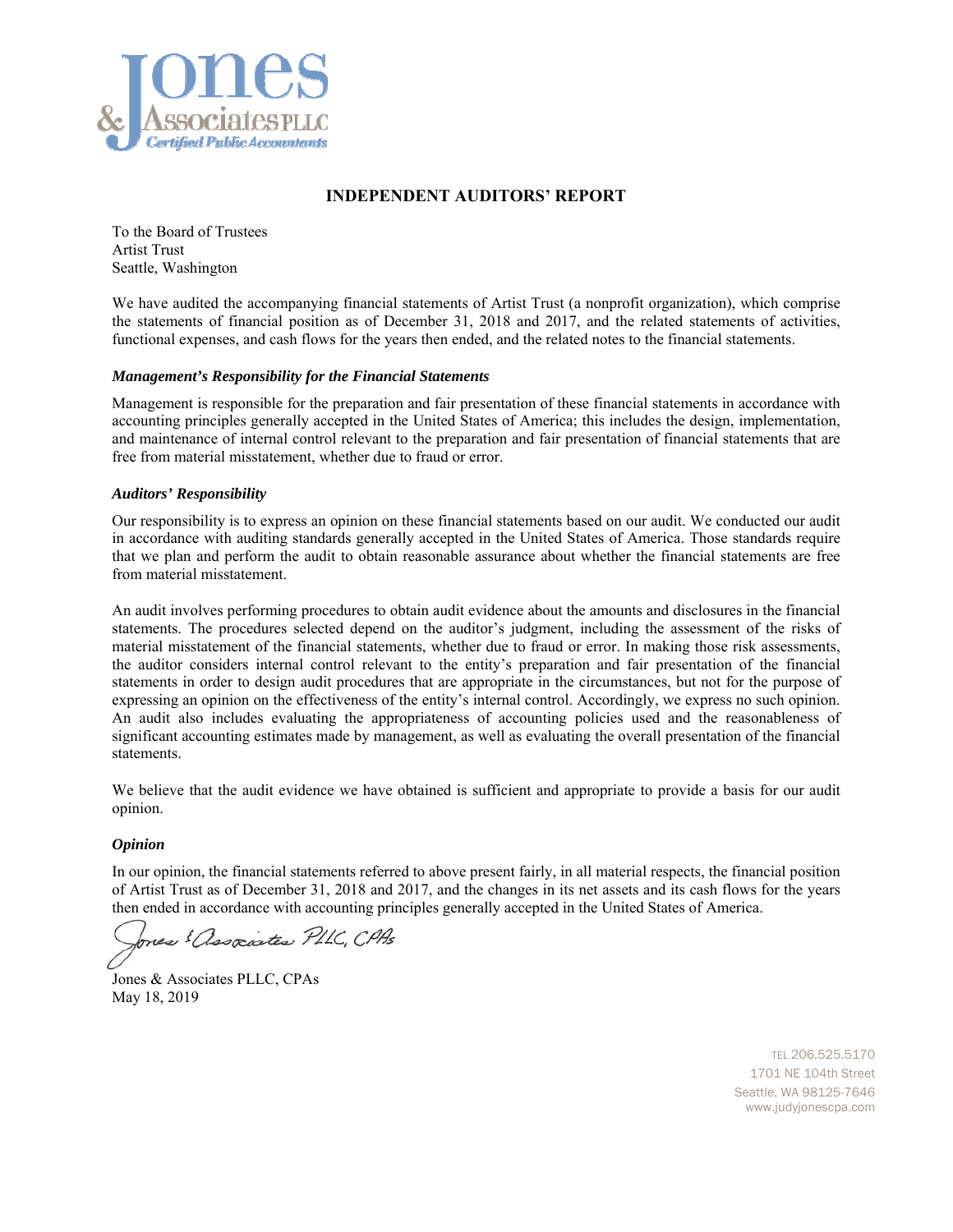## **ARTIST TRUST STATEMENTS OF FINANCIAL POSITION DECEMBER 31, 2018 AND 2017**

|                                                       | 2018            |      | 2017      |
|-------------------------------------------------------|-----------------|------|-----------|
| <b>ASSETS</b>                                         |                 |      |           |
| Cash and cash equivalents                             | \$<br>210,888   | \$   | 208,085   |
| Pledges and grants receivable                         | 414,599         |      | 409,916   |
| Prepaid expenses                                      | 20,509          |      | 18,269    |
| Total current assets                                  | 645,996         |      | 636,270   |
| Cash and cash equivalents held for long-term purposes | 311,406         |      | 139,552   |
| Pledges and grants receivable, long-term              | 1,018,215       |      | 619,542   |
| Certificate of deposit                                |                 |      | 105,631   |
| Investments held by Vanguard                          | 1,931,755       |      |           |
| Investments held by The Seattle Foundation            |                 |      | 1,887,544 |
| Assets held in trust                                  | 157,795         |      | 178,861   |
| Property and equipment, net                           | 323,706         |      | 328,123   |
|                                                       | \$<br>4,388,873 | \$   | 3,895,523 |
| <b>LIABILITIES AND NET ASSETS</b>                     |                 |      |           |
| <b>LIABILITIES</b>                                    |                 |      |           |
| Accounts payable and accrued liabilities              | \$<br>25,897    | \$   | 27,283    |
| Grants payable                                        |                 |      | 4,000     |
| Deferred revenue                                      | 2,096           |      | 2,350     |
| Mortgage note payable                                 | 10,985          |      | 10,527    |
| Total current liabilities                             | 38,978          |      | 44,160    |
| Mortgage note payable, long-term                      | 174,726         |      | 185,710   |
| <b>Total liabilities</b>                              | 213,704         |      | 229,870   |
| <b>NET ASSETS</b>                                     |                 |      |           |
| Without donor restrictions - undesignated             | 524,910         |      | 503,039   |
| Without donor restrictions - Board designated         | 412,192         |      | 296,564   |
| Total net assets without donor restrictions           | 937,102         |      | 799,603   |
| With donor restritions - purpose and time             | 1,606,347       |      | 1,234,330 |
| With donor restrictions - perpetual in nature         | 1,631,720       |      | 1,631,720 |
| Total net assets with donor restrictions              | 3,238,067       |      | 2,866,050 |
|                                                       | \$<br>4,388,873 | $\$$ | 3,895,523 |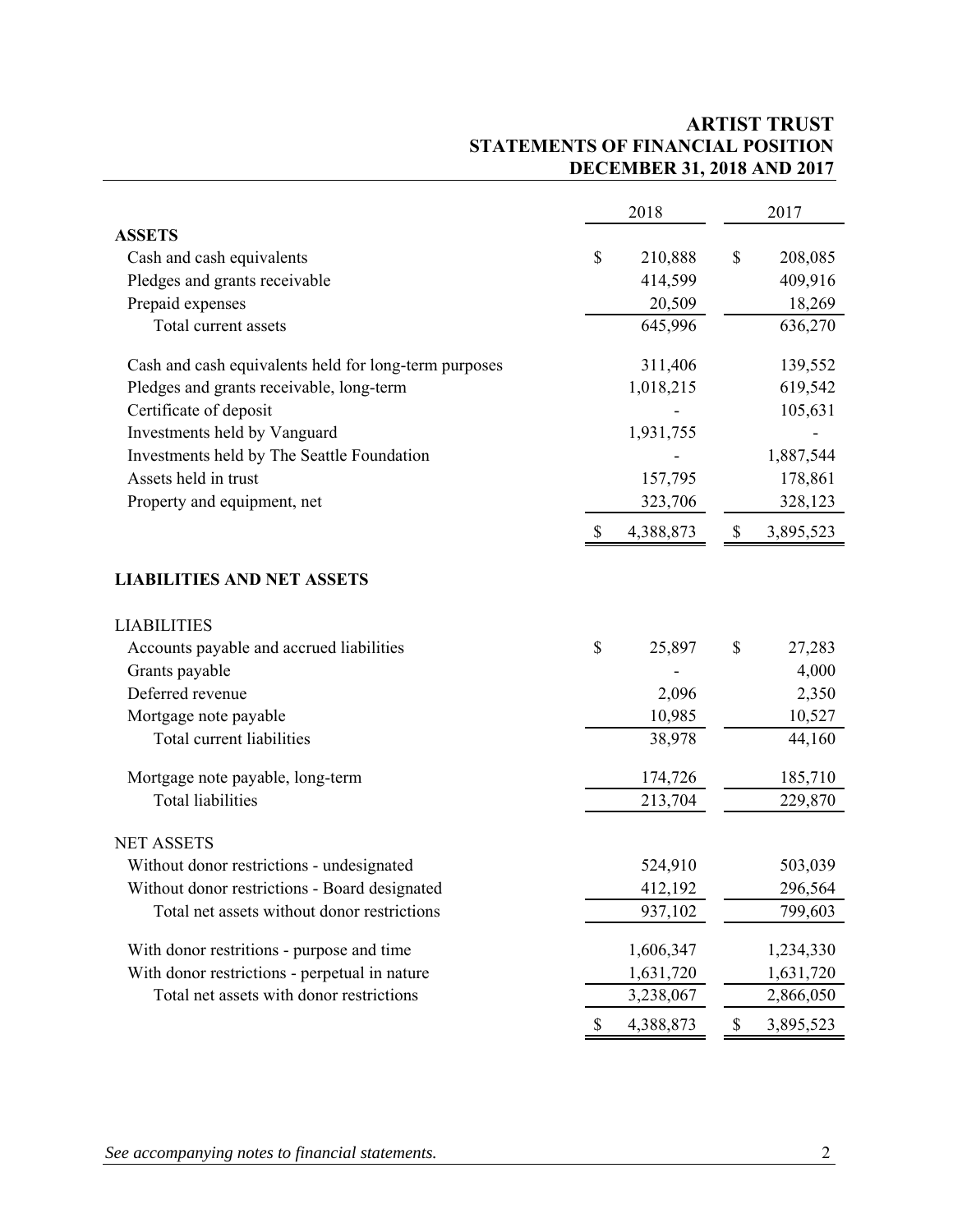## **ARTIST TRUST STATEMENT OF ACTIVITIES YEAR ENDED DECEMBER 31, 2018**

|                                        |             | Without donor restrictions |                          | With donor restrictions |                          |
|----------------------------------------|-------------|----------------------------|--------------------------|-------------------------|--------------------------|
|                                        |             |                            | Board                    | Purpose                 | Perpetual                |
|                                        | Total       | Undesignated               | Designated               | and time                | in nature                |
| <b>SUPPORT AND REVENUE</b>             |             |                            |                          |                         |                          |
| Contributions                          | \$1,183,830 | \$<br>383,514              | \$                       | 800,316<br>\$           | \$                       |
| Benefit events, net                    | 502,288     | 502,288                    |                          |                         |                          |
| Grants from government agencies        | 48,478      | 48,478                     |                          |                         |                          |
| In-kind contributions                  | 38,942      | 38,942                     |                          |                         |                          |
| Program income                         | 15,440      | 15,440                     |                          |                         |                          |
| Endowment investment income,           |             |                            |                          |                         |                          |
| net of fees                            | 749         |                            | (63)                     | 812                     |                          |
| Other interest income                  | 1,272       | 1,272                      | $\overline{\phantom{0}}$ |                         |                          |
|                                        | 1,790,999   | 989,934                    | (63)                     | 801,128                 |                          |
| Net assets released from restrictions  |             | 469,978                    |                          | (469,978)               |                          |
| Transfers of board designated funds    |             | (115,691)                  | 115,691                  |                         |                          |
| Total support and revenue              | 1,790,999   | 1,344,221                  | 115,628                  | 331,150                 | $\overline{\phantom{0}}$ |
| <b>EXPENSES</b>                        |             |                            |                          |                         |                          |
| Program services                       |             |                            |                          |                         |                          |
| Artist grants                          | 523,735     | 523,735                    |                          |                         |                          |
| Creative Career Center                 | 270,326     | 270,326                    |                          |                         |                          |
|                                        | 794,061     | 794,061                    |                          |                         |                          |
| Supporting services                    |             |                            |                          |                         |                          |
| Management and general                 | 171,137     | 171,137                    |                          |                         |                          |
| Fundraising                            | 197,217     | 197,217                    |                          |                         |                          |
| Auction                                | 169,426     | 169,426                    |                          |                         |                          |
| Total expenses                         | 1,331,841   | 1,331,841                  |                          |                         |                          |
| Change in net assets before            |             |                            |                          |                         |                          |
| gains (losses)                         | 459,158     | 12,380                     | 115,628                  | 331,150                 |                          |
| <b>GAINS (LOSSES)</b>                  |             |                            |                          |                         |                          |
| Loss on uncollectible promises to give |             |                            |                          |                         |                          |
| Transfer of net assets for pledge      |             |                            |                          |                         |                          |
| write off                              |             |                            |                          |                         |                          |
| Endowment investment gains             | 50,358      | 2,161                      |                          | 48,197                  |                          |
| Distribution from assets held in trust |             | 7,330                      |                          | (7, 330)                |                          |
| Total gains (losses)                   | 50,358      | 9,491                      |                          | 40,867                  |                          |
| <b>CHANGE IN NET ASSETS</b>            | 509,516     | 21,871                     | 115,628                  | 372,017                 |                          |
|                                        |             |                            |                          |                         |                          |
| <b>NET ASSETS</b>                      |             |                            |                          |                         |                          |
| Beginning of the year                  | 3,665,653   | 503,039                    | 296,564                  | 1,234,330               | 1,631,720                |
| End of the year                        | \$4,175,169 | 524,910<br>S               | 412,192<br>S.            | \$1,606,347             | \$1,631,720              |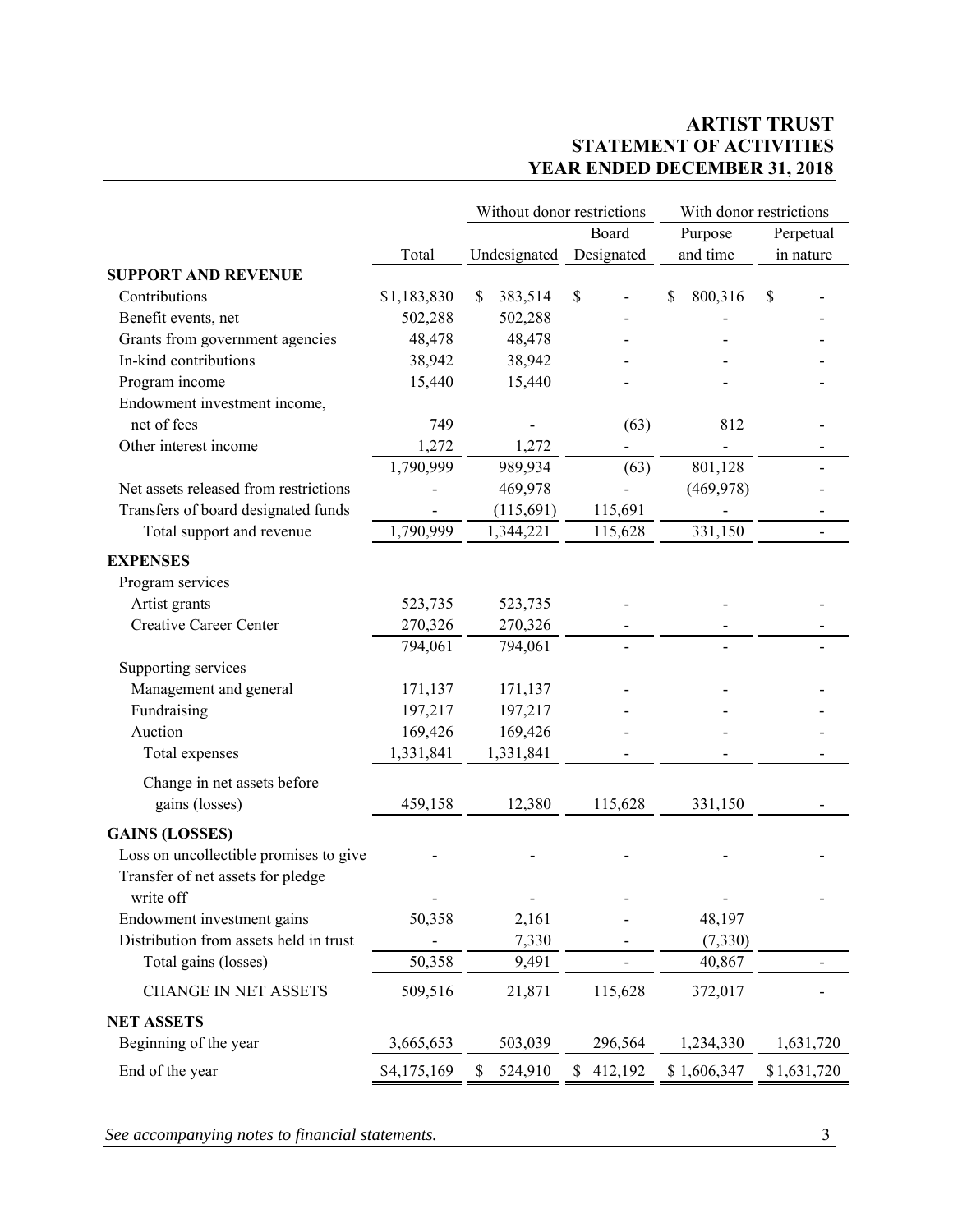## **ARTIST TRUST STATEMENT OF ACTIVITIES YEAR ENDED DECEMBER 31, 2017**

|                                        |             | Without donor restrictions |               | With donor restrictions |                          |
|----------------------------------------|-------------|----------------------------|---------------|-------------------------|--------------------------|
|                                        |             |                            | Board         | Purpose and             | Perpetual                |
|                                        | Total       | Undesignated               | Designated    | time                    | in nature                |
| <b>SUPPORT AND REVENUE</b>             |             |                            |               |                         |                          |
| Contributions                          | \$1,181,997 | \$<br>692,848              | \$            | 489,149<br>S            | \$                       |
| Benefit events, net                    | 380,998     | 380,998                    |               |                         |                          |
| Grants from government agencies        | 67,780      | 67,780                     |               |                         |                          |
| In-kind contributions                  | 33,488      | 33,488                     |               |                         |                          |
| Program income                         | 15,135      | 15,135                     |               |                         |                          |
| Endowment investment income,           |             |                            |               |                         |                          |
| net of fees                            | 2,729       |                            |               | 2,729                   |                          |
| Other interest income                  | 434         | 434                        |               |                         |                          |
|                                        | 1,682,561   | 1,190,683                  |               | 491,878                 |                          |
| Net assets released from restrictions  |             | 571,844                    |               | (571, 844)              |                          |
| Transfers of board designated funds    |             | 39,981                     | (39,981)      |                         |                          |
| Total support and revenue              | 1,682,561   | 1,802,508                  | (39,981)      | (79,966)                | $\overline{\phantom{a}}$ |
| <b>EXPENSES</b>                        |             |                            |               |                         |                          |
| Program services                       |             |                            |               |                         |                          |
| Artist grants                          | 531,626     | 531,626                    |               |                         |                          |
| <b>Creative Career Center</b>          | 272,035     | 272,035                    |               |                         |                          |
|                                        | 803,661     | 803,661                    |               |                         |                          |
| Supporting services                    |             |                            |               |                         |                          |
| Management and general                 | 160,018     | 160,018                    |               |                         |                          |
| Fundraising                            | 233,100     | 233,100                    |               |                         |                          |
| Auction                                | 166,888     | 166,888                    |               |                         |                          |
| Total expenses                         | 1,363,667   | 1,363,667                  |               |                         |                          |
| Change in net assets before            |             |                            |               |                         |                          |
| gains (losses)                         | 318,894     | 438,841                    | (39,981)      | (79,966)                |                          |
| <b>GAINS (LOSSES)</b>                  |             |                            |               |                         |                          |
| Transfer of net assets for pledge      |             |                            |               |                         |                          |
| write off                              |             | 4,500                      |               | (4,500)                 |                          |
| Endowment investment gains             | 294.884     | 10,431                     |               | 284,453                 |                          |
| Distribution from assets held in trust |             | 6,400                      |               | (6,400)                 |                          |
| Total gains (losses)                   | 294,884     | 21,331                     |               | 273,553                 |                          |
| <b>CHANGE IN NET ASSETS</b>            | 613,778     | 460,172                    | (39,981)      | 193,587                 |                          |
| <b>NET ASSETS</b>                      |             |                            |               |                         |                          |
| Beginning of the year                  | 3,051,875   | 42,867                     | 336,545       | 1,040,743               | 1,631,720                |
| End of the year                        | \$3,665,653 | 503,039<br>\$              | 296,564<br>\$ | \$1,234,330             | \$1,631,720              |

*See accompanying notes to financial statements.* 4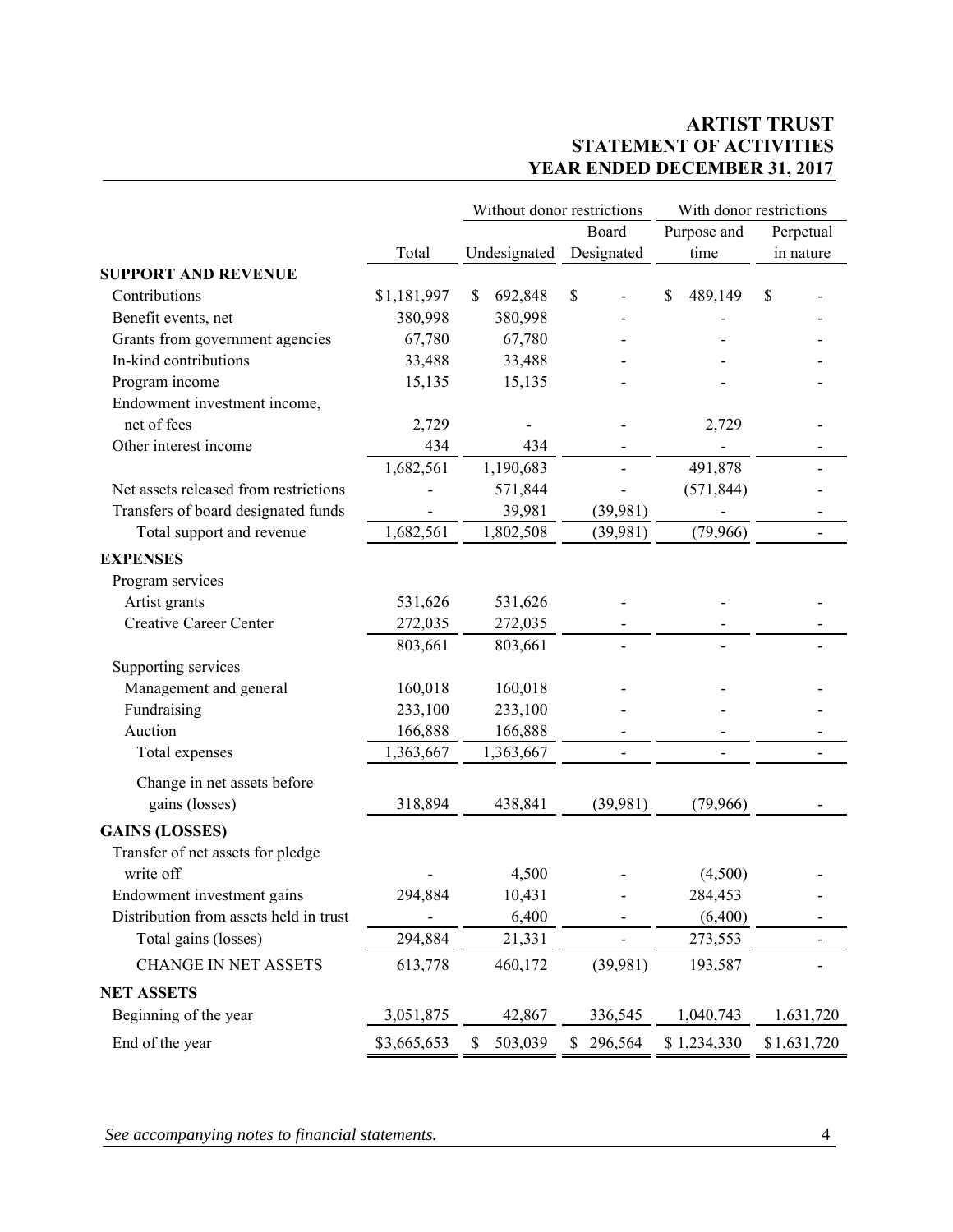### **ARTIST TRUST STATEMENT OF FUNCTIONAL EXPENSES YEAR ENDED DECEMBER 31, 2018**

|                                      |               |                  | Program Services          |              |         | <b>Support Services</b> |                           |              |                          |              |         |               |           |
|--------------------------------------|---------------|------------------|---------------------------|--------------|---------|-------------------------|---------------------------|--------------|--------------------------|--------------|---------|---------------|-----------|
|                                      |               | Artist<br>Grants | Creative<br>Career Center |              | Total   |                         | Management<br>and General |              | Fundraising              |              | Auction |               | Total     |
| Salaries and wages                   | <sup>\$</sup> | 87,831           | \$<br>152,704             | $\mathbb{S}$ | 240,535 | $\mathbb{S}$            | 84,510                    | $\mathbb{S}$ | 130,594                  | $\mathbb{S}$ | 44,351  | $\mathcal{S}$ | 499,990   |
| Employee benefits                    |               | 10,002           | 12,194                    |              | 22,196  |                         | 6,431                     |              | 12,987                   |              | 4,778   |               | 46,392    |
| Payroll taxes                        |               | 10,518           | 14,676                    |              | 25,194  |                         | 9,529                     |              | 13,593                   |              | 4,725   |               | 53,041    |
| Total payroll and related            |               | 108,351          | 179,574                   |              | 287,925 |                         | 100,470                   |              | 157,174                  |              | 53,854  |               | 599,423   |
| Fellowship awards                    |               | 117,500          | $\blacksquare$            |              | 117,500 |                         | $\overline{a}$            |              | L,                       |              |         |               | 117,500   |
| GAP awards                           |               | 92,000           |                           |              | 92,000  |                         |                           |              |                          |              |         |               | 92,000    |
| James W Ray Award                    |               | 80,000           |                           |              | 80,000  |                         |                           |              |                          |              |         |               | 80,000    |
| Arts Innovator Award                 |               | 50,000           |                           |              | 50,000  |                         |                           |              |                          |              |         |               | 50,000    |
| Gar LaSalle                          |               | 10,000           |                           |              | 10,000  |                         |                           |              |                          |              |         |               | 10,000    |
| Lifetime Achievement Award           |               | 10,000           |                           |              | 10,000  |                         |                           |              |                          |              |         |               | 10,000    |
| Conductive Garboil Grant             |               | 9,000            |                           |              | 9,000   |                         |                           |              |                          |              |         |               | 9,000     |
| Grant/stipend scholarships           |               |                  | 1,233                     |              | 1,233   |                         |                           |              |                          |              |         |               | 1,233     |
| Professional fees                    |               | 11,400           | 33,285                    |              | 44,685  |                         | 31,490                    |              | 6,800                    |              | 46,897  |               | 129,872   |
| Occupancy                            |               | 4,276            | 15,095                    |              | 19,371  |                         | 2,005                     |              | 2,851                    |              | 20,632  |               | 44,859    |
| Miscellaneous                        |               | 8,135            | 10,417                    |              | 18,552  |                         | 2,898                     |              | 5,198                    |              | 5,798   |               | 32,446    |
| Postage, printing, copying           |               | 107              | 102                       |              | 209     |                         | 230                       |              | 12,128                   |              | 13,533  |               | 26,100    |
| Depreciation                         |               | 4,126            | 14,210                    |              | 18,336  |                         | 1,831                     |              | 2,750                    |              |         |               | 22,917    |
| Telecommunications                   |               | 7,831            | 8,870                     |              | 16,701  |                         | 2,150                     |              | 3,349                    |              | 537     |               | 22,737    |
| Supplies and materials               |               | 3,930            | 2,482                     |              | 6,412   |                         | 6,921                     |              | 2,385                    |              | 6,117   |               | 21,835    |
| Marketing and public relations       |               | 945              | 2,249                     |              | 3,194   |                         | 8,358                     |              | 1,014                    |              | 4,860   |               | 17,426    |
| <b>Bank</b> charges                  |               |                  | 60                        |              | 60      |                         | 1,962                     |              | 2,809                    |              | 12,348  |               | 17,179    |
| Travel                               |               | 6,134            | 2,749                     |              | 8,883   |                         | 1,437                     |              | 759                      |              | 4,850   |               | 15,929    |
| Bad debt expense                     |               |                  |                           |              |         |                         | 11,385                    |              | $\overline{\phantom{a}}$ |              |         |               | 11,385    |
| Total expenses                       |               | 523,735          | 270,326                   |              | 794,061 |                         | 171,137                   |              | 197,217                  |              | 169,426 |               | 1,331,841 |
| Plus expenses included with revenues |               |                  |                           |              |         |                         |                           |              |                          |              |         |               |           |
| on the statement of activities       |               |                  |                           |              |         |                         |                           |              |                          |              |         |               |           |
| Cost of direct benefits to donors    |               |                  |                           |              |         |                         |                           |              |                          |              | 75,334  |               | 75,334    |
| Total functional expenses            | \$            | 523,735          | \$<br>270,326             | \$           | 794,061 | \$                      | 171,137                   | \$           | 197,217                  | \$           | 244,760 | \$            | 1,407,175 |

*See accompanying notes to financial statements.* 5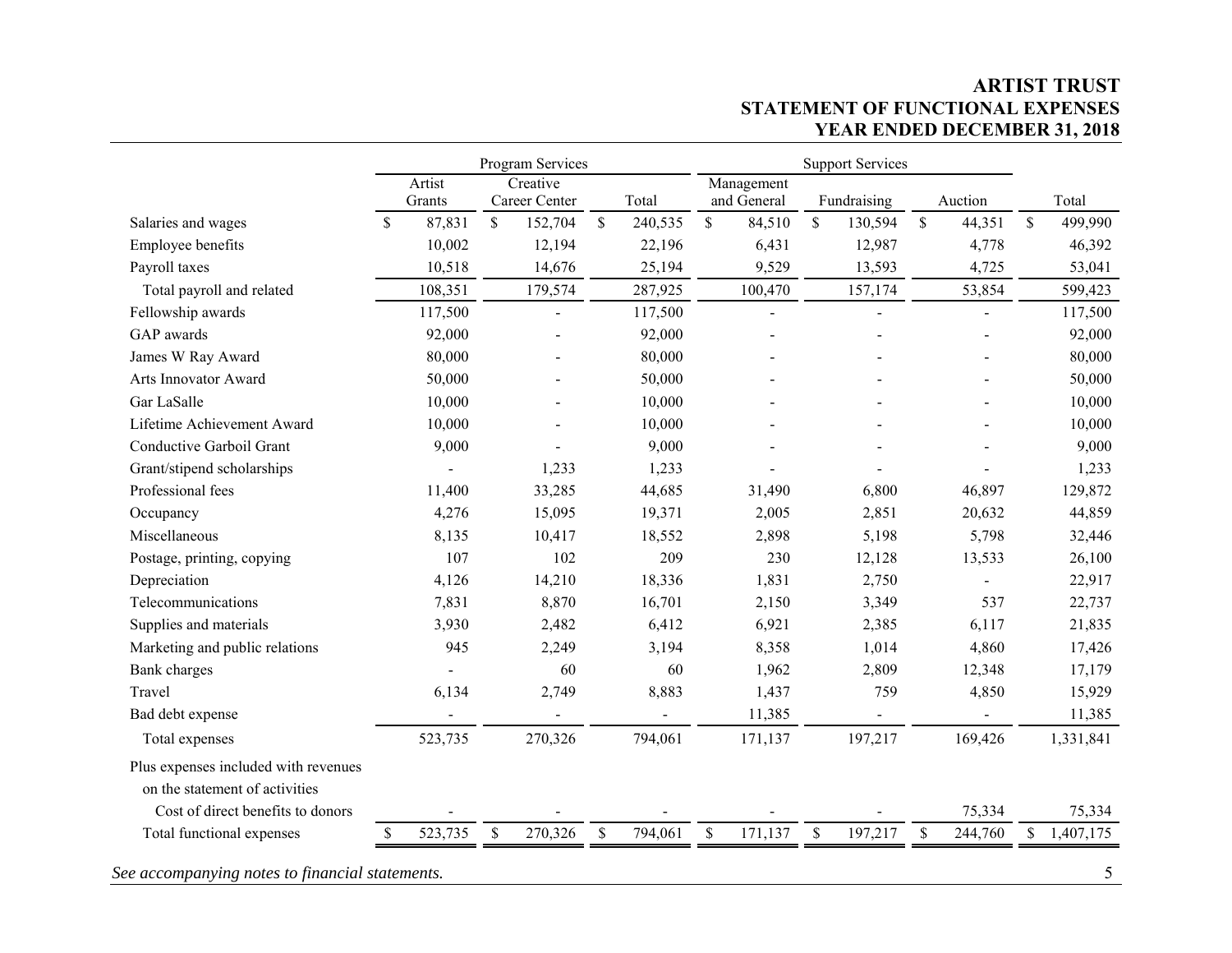### **ARTIST TRUST STATEMENT OF FUNCTIONAL EXPENSES YEAR ENDED DECEMBER 31, 2017**

|                                                                        |                  | Program Services          |               |         |              |                           |              | <b>Support Services</b> |               |         |              |           |
|------------------------------------------------------------------------|------------------|---------------------------|---------------|---------|--------------|---------------------------|--------------|-------------------------|---------------|---------|--------------|-----------|
|                                                                        | Artist<br>Grants | Creative<br>Career Center |               | Total   |              | Management<br>and General |              | Fundraising             |               | Auction |              | Total     |
| Salaries and wages                                                     | \$<br>100,576    | $\mathbb{S}$<br>136,376   | $\mathbb{S}$  | 236,952 | $\mathbb{S}$ | 92,583                    | $\mathbb{S}$ | 166,164                 | $\mathbf S$   | 52,677  | \$           | 548,376   |
| Employee benefits                                                      | 11,594           | 16,033                    |               | 27,627  |              | 10,650                    |              | 18,340                  |               | 6,023   |              | 62,640    |
| Payroll taxes                                                          | 11,750           | 15,540                    |               | 27,290  |              | 14,587                    |              | 14,437                  |               | 4,826   |              | 61,140    |
| Total payroll and related                                              | 123,920          | 167,949                   |               | 291,869 |              | 117,820                   |              | 198,941                 |               | 63,526  |              | 672,156   |
| Fellowship awards                                                      | 117,500          | $\overline{a}$            |               | 117,500 |              | ä,                        |              | $\mathbf{r}$            |               |         |              | 117,500   |
| GAP awards                                                             | 91,000           |                           |               | 91,000  |              |                           |              |                         |               |         |              | 91,000    |
| James W Ray Award                                                      | 80,000           | 3,729                     |               | 83,729  |              |                           |              |                         |               |         |              | 83,729    |
| Arts Innovator Award                                                   | 50,000           |                           |               | 50,000  |              |                           |              |                         |               |         |              | 50,000    |
| Gar LaSalle                                                            | 10,000           |                           |               | 10,000  |              |                           |              |                         |               |         |              | 10,000    |
| Lifetime Achievement Award                                             | 10,000           |                           |               | 10,000  |              |                           |              |                         |               |         |              | 10,000    |
| Conductive Garboil Grant                                               | 6,000            |                           |               | 6,000   |              |                           |              |                         |               |         |              | 6,000     |
| Grant/stipend scholarships                                             |                  | 1,060                     |               | 1,060   |              |                           |              |                         |               |         |              | 1,060     |
| Professional fees                                                      | 11,983           | 43,624                    |               | 55,607  |              | 22,624                    |              | 3,641                   |               | 29,836  |              | 111,708   |
| Occupancy                                                              | 4,468            | 15,985                    |               | 20,453  |              | 1,322                     |              | 4,164                   |               | 18,916  |              | 44,855    |
| Miscellaneous                                                          | 4,584            | 7,710                     |               | 12,294  |              | 386                       |              | 10,142                  |               | 6,664   |              | 29,486    |
| Postage, printing, copying                                             | 616              |                           |               | 616     |              | 274                       |              | 408                     |               | 17,977  |              | 19,275    |
| Depreciation                                                           | 4,498            | 15,143                    |               | 19,641  |              | 1,979                     |              | 2,968                   |               |         |              | 24,588    |
| Telecommunications                                                     | 8,033            | 9,839                     |               | 17,872  |              | 2,173                     |              | 3,367                   |               | 1,995   |              | 25,407    |
| Supplies and materials                                                 | 3,579            | 2,887                     |               | 6,466   |              | 3,358                     |              | 2,784                   |               | 8,700   |              | 21,308    |
| Marketing and public relations                                         | 535              | 929                       |               | 1,464   |              | 2,183                     |              | 5,727                   |               | 4,600   |              | 13,974    |
| <b>Bank</b> charges                                                    |                  | 104                       |               | 104     |              | 1,916                     |              | 622                     |               | 9,918   |              | 12,560    |
| Travel                                                                 | 4,910            | 3,076                     |               | 7,986   |              | 1,102                     |              | 336                     |               | 4,756   |              | 14,180    |
| Bad debt expense                                                       |                  |                           |               |         |              | 4,881                     |              | $\blacksquare$          |               |         |              | 4,881     |
| Total expenses                                                         | 531,626          | 272,035                   |               | 803,661 |              | 160,018                   |              | 233,100                 |               | 166,888 |              | 1,363,667 |
| Plus expenses included with revenues<br>on the statement of activities |                  |                           |               |         |              |                           |              |                         |               |         |              |           |
| Cost of direct benefits to donors                                      |                  |                           |               |         |              |                           |              |                         |               | 58,558  |              | 58,558    |
| Total functional expenses                                              | 531,626<br>\$    | 272,035<br>\$             | $\mathcal{S}$ | 803,661 | $\mathbb{S}$ | 160,018                   | $\mathbb{S}$ | 233,100                 | $\mathcal{S}$ | 225,446 | $\mathbb{S}$ | 1,422,225 |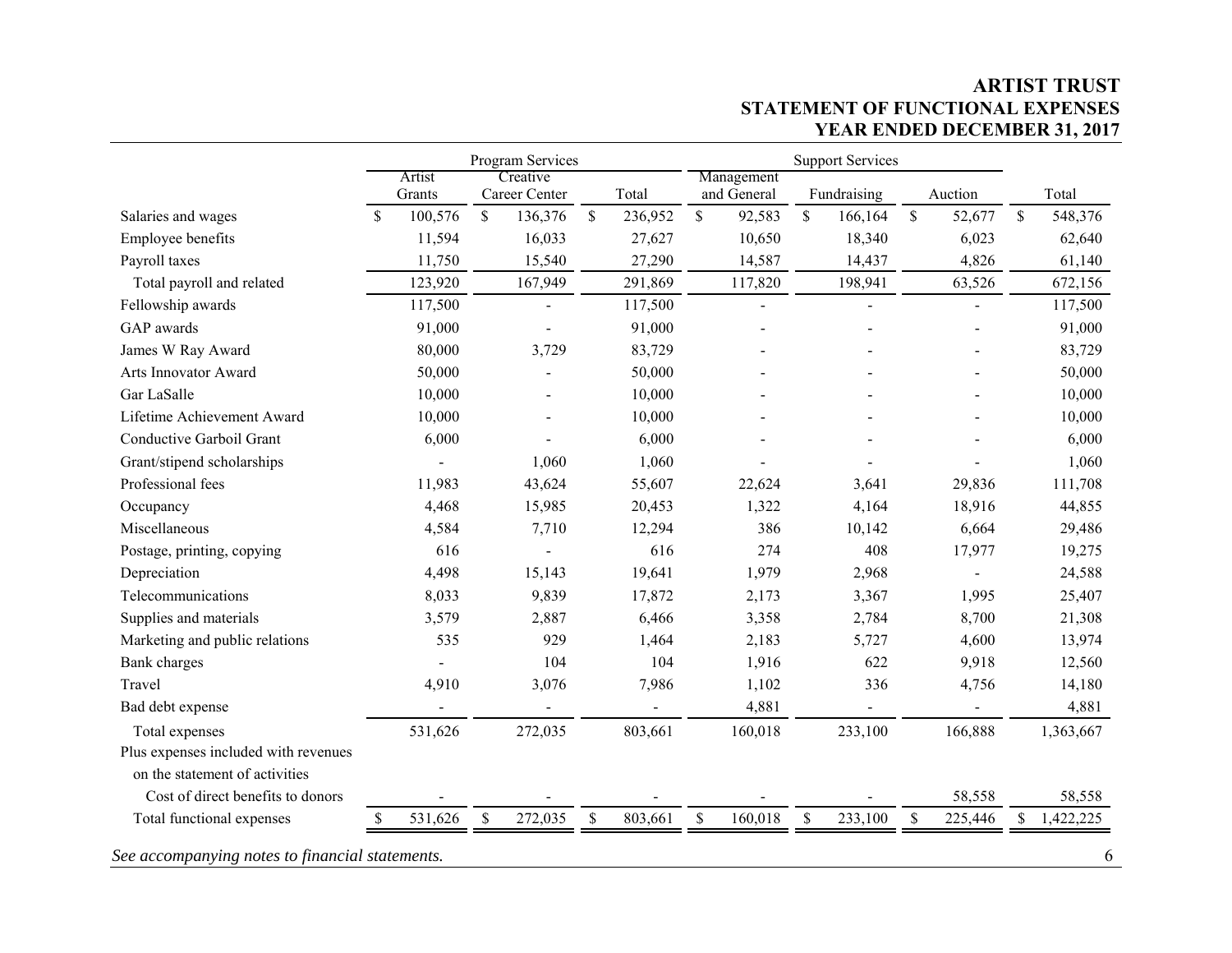## **ARTIST TRUST STATEMENTS OF CASH FLOWS YEAR ENDED DECEMBER 31, 2018 AND 2017**

|                                                             | 2018            |              | 2017       |
|-------------------------------------------------------------|-----------------|--------------|------------|
| <b>CASH FLOWS FROM OPERATING ACTIVITIES</b>                 |                 |              |            |
| Cash received from contributions, benefit events and grants | \$<br>1,331,240 | $\mathbb{S}$ | 1,144,992  |
| Cash received from program income                           | 15,186          |              | 17,485     |
| Cash received from interest                                 | 1,272           |              | 434        |
| Cash paid to employees                                      | (601, 241)      |              | (667, 523) |
| Cash paid to grantees                                       | (373, 733)      |              | (372, 289) |
| Cash paid to suppliers                                      | (294, 515)      |              | (270, 676) |
| Cash paid for interest                                      | (8,119)         |              | (8,557)    |
|                                                             | 70,090          |              | (156, 134) |
| <b>CASH FLOWS FROM INVESTING ACTIVITIES</b>                 |                 |              |            |
| Sale of certificates of deposit                             | 105,631         |              | 112,013    |
| Purchases of property and equipment                         | (18,500)        |              |            |
| Endowment investment distributions                          | 27,962          |              | 67,900     |
|                                                             | 115,093         |              | 179,913    |
| <b>CASH FLOWS FROM FINANCING ACTIVITIES</b>                 |                 |              |            |
| Principal payments on lease payable                         |                 |              | (1,877)    |
| Principal payments on mortgage note payable                 | (10, 526)       |              | (10,089)   |
|                                                             | (10, 526)       |              | (11,966)   |
| NET CHANGE IN CASH AND CASH EQUIVALENTS                     | 174,657         |              | 11,813     |
| <b>CASH AND CASH EQUIVALENTS</b>                            |                 |              |            |
| Beginning of the year                                       | 347,637         |              | 335,824    |
| End of the year                                             | \$<br>522,294   | \$           | 347,637    |
| <b>SUPPLEMENTAL DISCLOSURE</b>                              |                 |              |            |
| Transfer of endowment investment funds                      | \$<br>1,913,382 | \$           |            |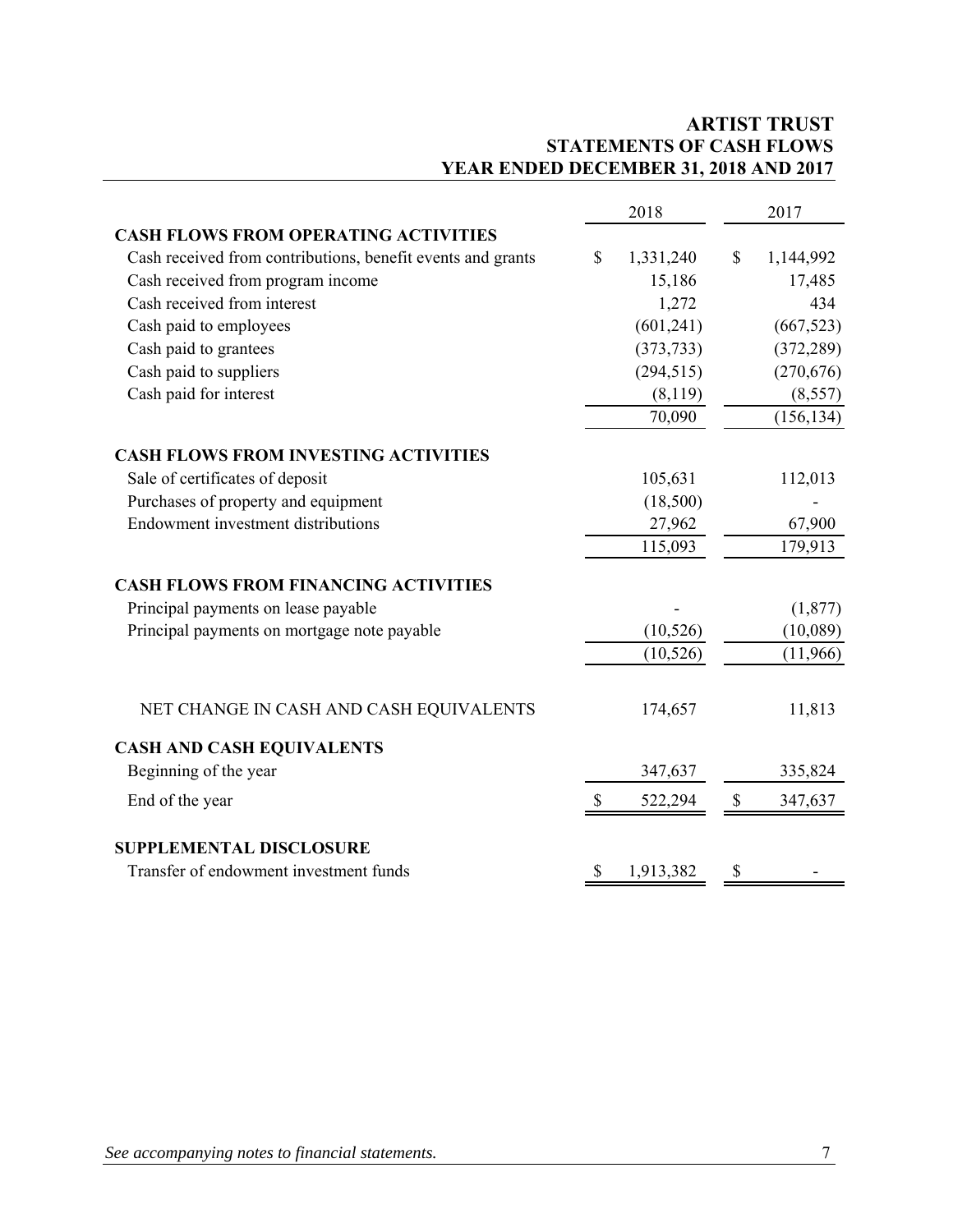#### **Note 1 – Nature of Activities and Summary of Significant Accounting Policies**

**Nature of Activities** – Artist Trust is a statewide, nonprofit corporation established in October 1986 to provide support for Washington State artists in all disciplines. Artist Trust raises funds from multiple sources in order to support the individual artist through such programs and services as information services, grant programs, and public education about the work of artists. Artist Trust has invested over \$10 million in grants, resources, and career training to thousands of Washington's most promising and respected musicians, visual artists, writers, dancers, craft artists, filmmakers, crossdisciplinary artists, and more.

**Basis of Accounting and Presentation** – The financial statements of Artist Trust have been prepared on the accrual basis of accounting and report information regarding its financial position and activities according to two classes of net assets: net assets without donor restrictions and net assets with donor restrictions.

*Net Assets Without Donor Restrictions* – Net assets available for use in general operations and not subject to donor (or certain grantor) restrictions. The Board has designated certain otherwise net assets without donor restrictions as a Board designated endowment and a Board designated operating reserve fund. These funds are approved by the Board to be held for specific purposes and require Board approval to designate for any other purpose.

*Net Assets With Donor Restrictions* – Net assets subject to donor- (or certain grantor-) imposed restrictions. Some donor-imposed restrictions are temporary in nature, such as those that will be met by the passage of time or other events specified by the donor. Other donor-imposed restrictions are perpetual in nature, where the donor stipulates that resources be maintained in perpetuity. Donorimposed restrictions are released when a restriction expires, that is, when the stipulated time has elapsed, when the stipulated purpose for which the resource was restricted has been fulfilled, or both.

**Cash and Cash Equivalents** – For purposes of the statements of cash flows, Artist Trust considers all unrestricted highly liquid investments with an initial maturity of three months or less to be cash and cash equivalents. Cash and cash equivalents consist of checking and money market accounts. Deposits with a single financial institution occasionally exceed federally insured limits, which subject Artist Trust to a concentration of deposit risk. Artist Trust has not experienced losses due to this concentration.

**Pledges and Grants Receivable** – Pledges and grants receivable consist primarily of pledges due from donors and grantors. All balances are unsecured. Unconditional promises to give are recognized as revenue or gains in the period received. Balances that are expected to be collected in more than one year are recorded at the present value of estimated cash flows. An allowance for uncollectible balances has been established by management based upon Artist Trust's historical experience in the collection of balances due.

**Investments Held by Vanguard** – Investments held by Vanguard represent endowment funds that Artist Trust has invested with Vanguard Institutional Advisory Services. These funds are stated at their fair value in the statements of financial position. Investment return is included in the accompanying statements of activities. These investments were transferred to Vanguard from The Seattle Foundation in 2018.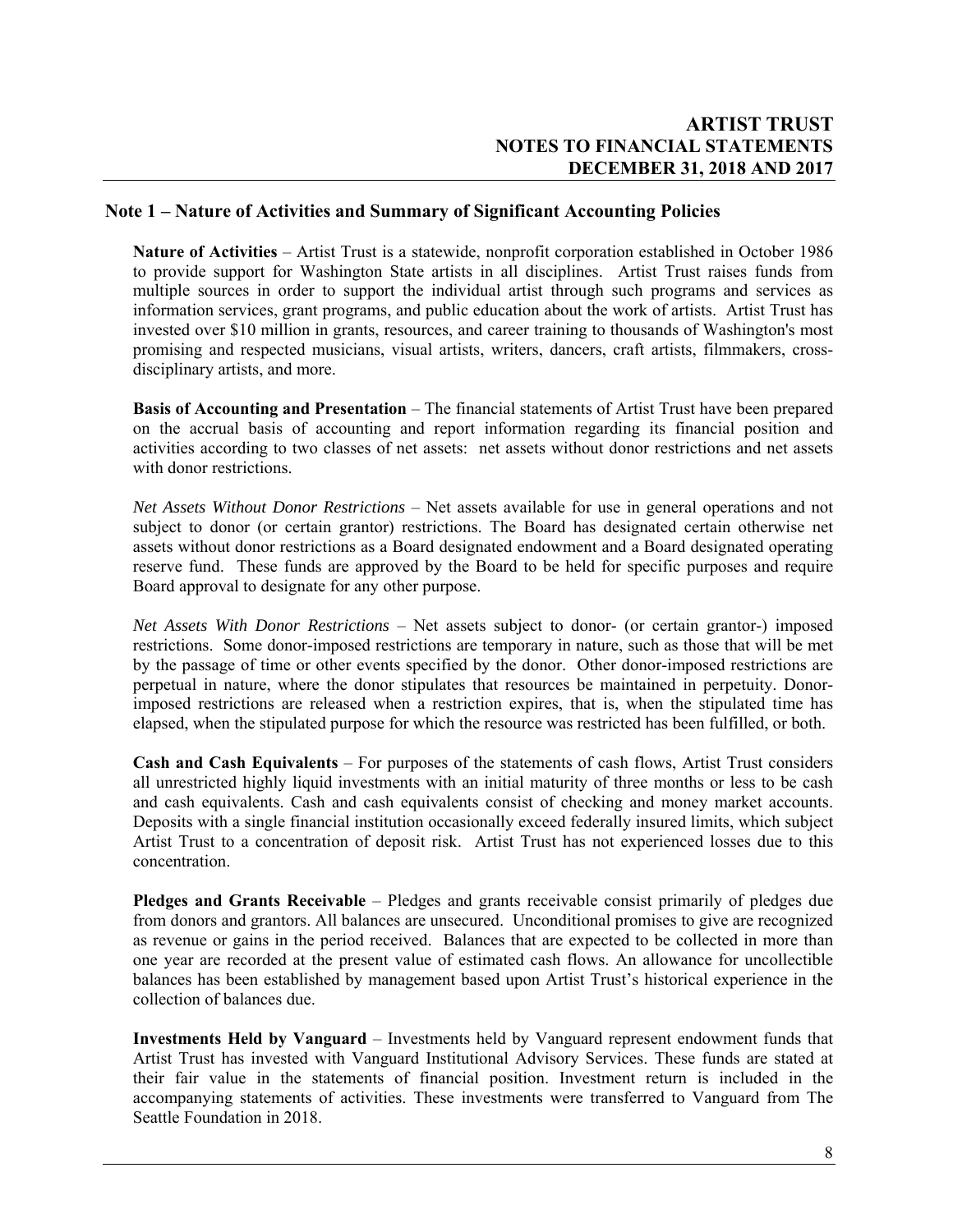#### **Note 1 – Nature of Activities and Summary of Significant Accounting Policies (Continued)**

**Assets Held in Trust** – Assets held in trust represent endowment assets held by a third party with the stipulation that certain amounts as determined by the Trustee are provided to Artist Trust annually. Assets held in trust are stated at the fair value of the underlying trust assets. Distributions from the fund are available for general operating purposes.

Artist Trust's beneficial interest is reported in the accompanying statements of financial position as a net asset with donor restrictions of a perpetual nature carried at fair value reported by the trustee at year end. Fair value is measured as the underlying value of the assets held in perpetuity for the Artist Trust's benefit (Level 3 inputs as described in Note 3). Artist Trust's interest in gains or losses in the fund's value is recognized in the statements of activities and is included in the change in net assets with donor restrictions of a perpetual nature. Artist Trust records receipts of distributions from the trust as investment return without donor restrictions.

**Property and Equipment** – Property and equipment is carried at cost. Depreciation is computed using the straight-line method over a period of three to five years for furniture and equipment and 30 years for the condominium. Property and equipment also includes artwork for display which was recorded at the estimated fair value at the time of donation. Artist Trust follows a policy whereby it capitalizes purchases of property and equipment of \$500 or greater that provide future benefits over a period longer than one year.

**Revenue Recognition** – Revenue is recognized when earned. Contributions (including those received at special events) and grants from government agencies are recorded as recognized when cash, securities or other assets, or an unconditional promise to give is received. Conditional promises to give are not recognized until the conditions on which they depend have been substantially met.

Program revenue from training and usage fees is recognized in the period in which the related training or service is performed. Accordingly, fees received for future training is deferred until the training occurs.

**In-kind Contributions** – Donations of facilities, goods and services are recognized as revenue at the estimated fair value at the date of donation if they meet the criteria for recognition. Artist Trust recognizes donated services if the services received (a) create or enhance nonfinancial assets or (b) require specialized skills, are provided by individuals possessing those skills, and would typically need to be purchased if not donated.

**Functional Allocation of Expenses** – The costs of providing various programs and other activities have been summarized on a functional basis in the statement of functional expenses. Accordingly, certain costs have been allocated among the programs and supporting services benefited. The allocation of expenses was done using one of the following four methods: (a) payroll expenses are allocated according to the timesheet provided each payroll period by all employees with the exception of the CEO who uses a percentage allocation (b) split based on pre-determined percentages based on estimates of time and effort (c) split based on pre-determined percentages based on square footage or (d) when known, allocations are made to specific programs or functions, at the time the expense is incurred.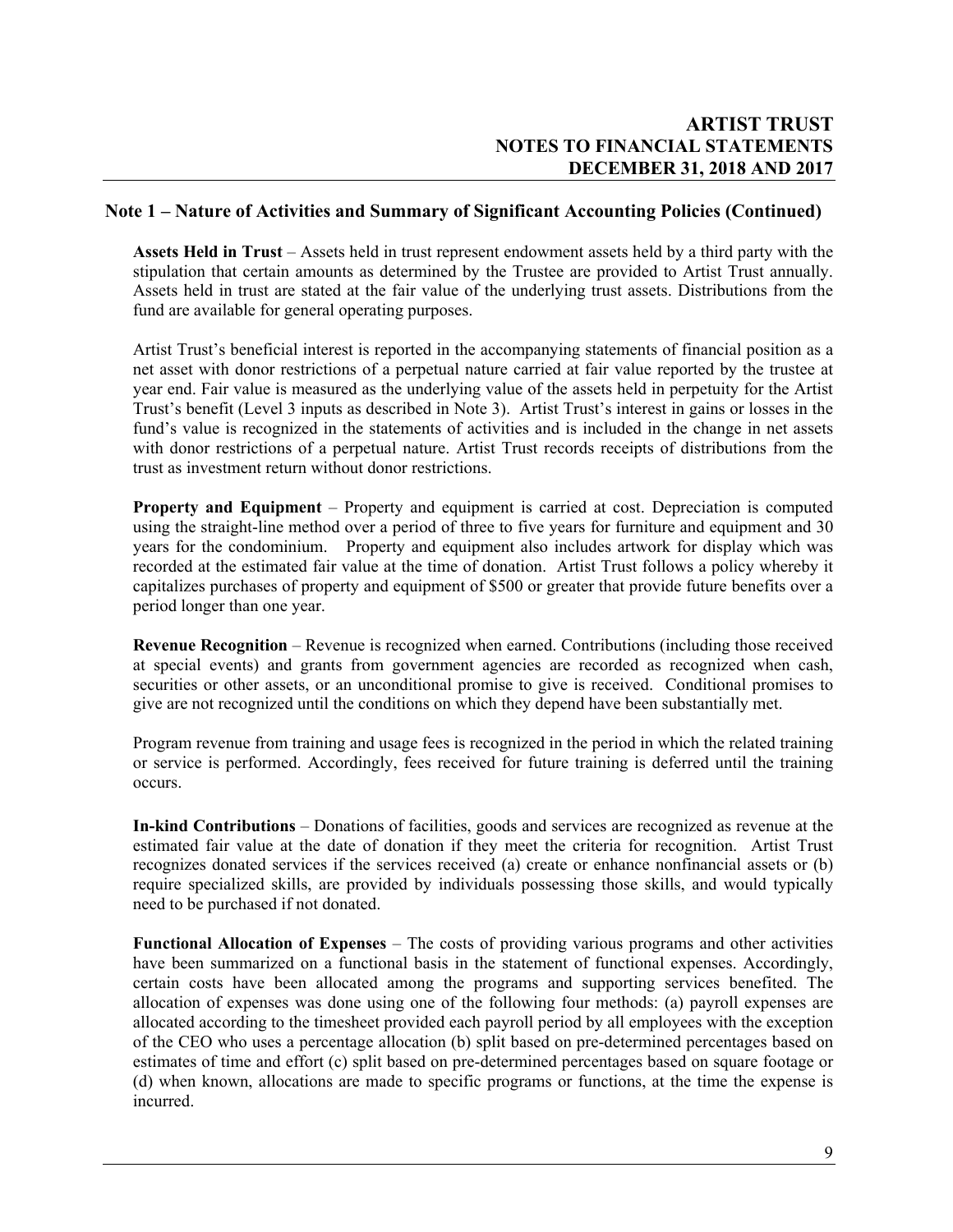#### **Note 1 – Nature of Activities and Summary of Significant Accounting Policies (Continued)**

**Estimates** – Management uses estimates and assumptions in preparing financial statements. Those estimates and assumptions affect the reported amounts of assets and liabilities, the disclosure of contingent assets and liabilities, and the reported revenues and expenses. Actual results could differ from those estimates.

**Income Tax Status** – Artist Trust is exempt from federal income tax under Section 501(c)(3) of the Internal Revenue Code. Artist Trust qualifies for the charitable contribution deduction under Section 170(b)(1)(A)(vi) and has been classified as an organization other than a private foundation under Section 509(a)(1).

**Reclassifications** – Certain reclassifications of amounts previously reported have been made to the accompanying financial statements to maintain consistency between periods presented. The reclassifications had no impact on previously reported net assets.

**New Accounting Pronouncement –** On August 18, 2016, the FASB issued Accounting Standards update ASU 2016-14, Presentation of Financial Statements of Not-for-Profit Entities (Topic 958). The ASU amends the current reporting model for nonprofit organizations and enhances the required disclosures. Significant changes include presenting only two classes of net assets; adding disclosures around liquidity and the availability of resources; and providing additional information about expenses. The Organization has adopted the ASU for the year ended December 31, 2018 and has adjusted the presentation of these statements accordingly. The ASU has been applied retrospectively to all periods presented.

**Subsequent Events** – Subsequent events were evaluated through May 18, 2019, which is the date the financial statements were available to be issued.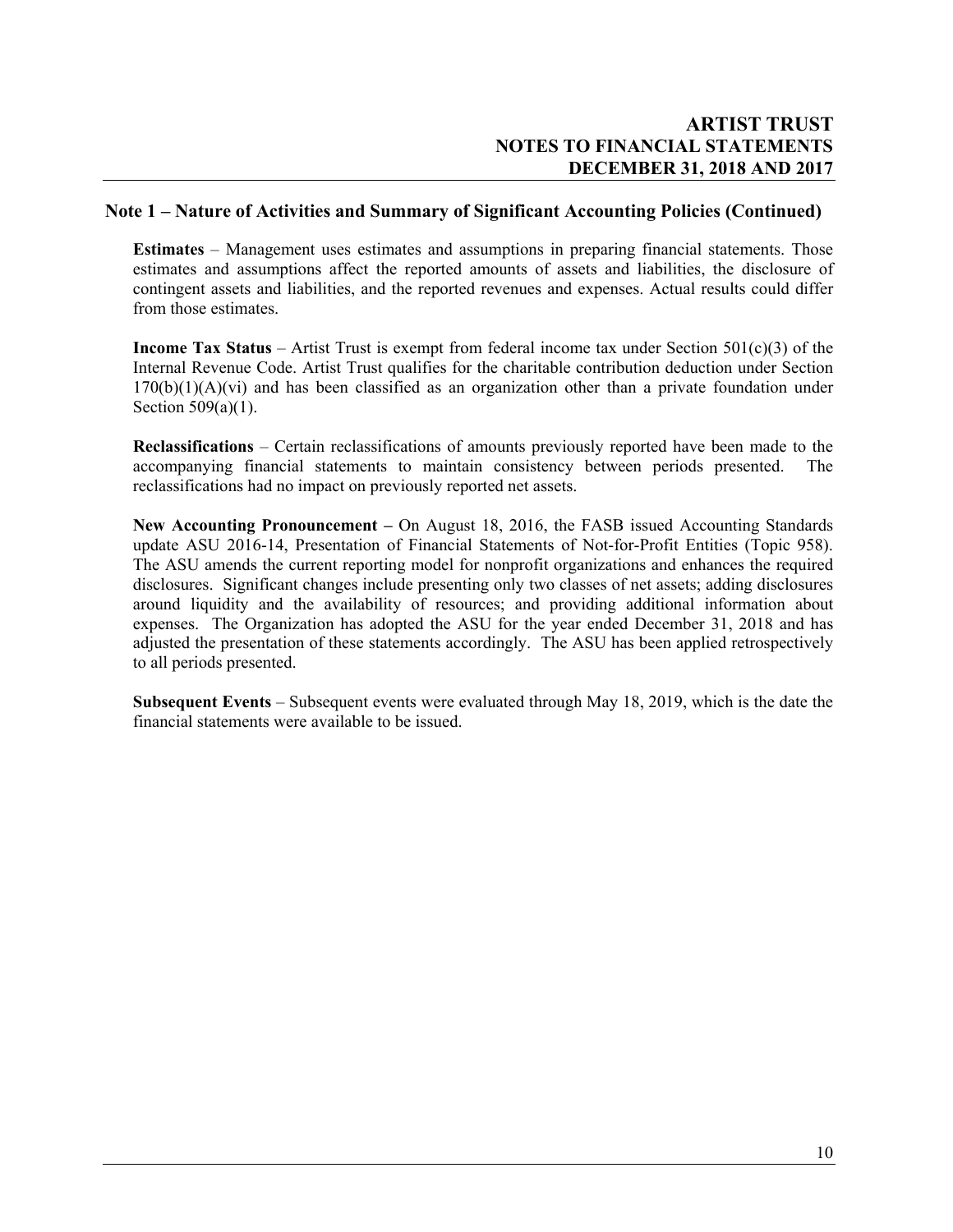### **Note 2 – Liquidity and Availability**

Financial assets available for general expenditure within one year of the statement of financial position date are as follows at December 31, 2018:

| <b>Financial Assets</b>                                          |    |             |
|------------------------------------------------------------------|----|-------------|
| Cash and cash equivalents                                        | \$ | 522,294     |
| Pledges and grants receivable                                    |    | 1,432,814   |
| Investments and assets held in trust                             |    | 2,089,550   |
| Total financial assets                                           |    | 4,044,658   |
| Less those unavailable for general expenditures within one year: |    |             |
| Receivable balances to be collected in future years              |    | (1,018,215) |
| Restricted by donors with purpose restrictions                   |    | (505, 339)  |
| Restricted by donors with perpetual restrictions                 |    | (1,639,515) |
| Board designated endowment                                       |    | (340, 838)  |
| Board reserve fund (unavailable without Board approval)          |    | (71, 354)   |
|                                                                  |    | (3,575,261) |
| Add board designated endowment funds expected to be              |    |             |
| appropriated for general use:                                    |    |             |
| Cash from fund expected to be available for use                  |    | 66,000      |
| Financial assets available within one year                       | S  | 535,397     |

Artist Trust's financial assets have seasonal variations during the year attributed to the timing of receipt of contributions from fundraising appeals and events. Artist Trust has an operating reserve of unrestricted cash on hand for mission delivery. The fiscal goal of the unrestricted operating reserve is to establish and maintain three months of cash for core operating costs. In the face of unforeseen budget shortfalls, the Strategic Vision Committee has identified core programs to mission delivery in order to make quick decisions about how to cut expenses should the need arise.

In addition, Artist Trust has a board-restricted operating reserve, to provide readily available and separately identified funds to assist in managing cash flow needs in the operating budget or to provide funding in the event of a breach of the routine income to Artist Trust. The fiscal goal of the board-restricted operating reserve is to establish and maintain an amount in reserve approximately equal to twenty-five percent of the general operations portion of the annual budget, excluding depreciation, in-kind expenses, grants, auction cost of goods sold, and half of professional fees.

#### **Note 3 – Fair Value Measurements and Investments**

Fair value is defined as the price received to sell an asset or paid to transfer a liability in an orderly transaction between market participants. Accounting standards establish a hierarchy for measuring fair value that gives the highest priority to unadjusted quoted prices in active markets (Level 1) and the lowest priority to unobservable inputs (Level 3). The three levels of the fair value hierarchy are as follows: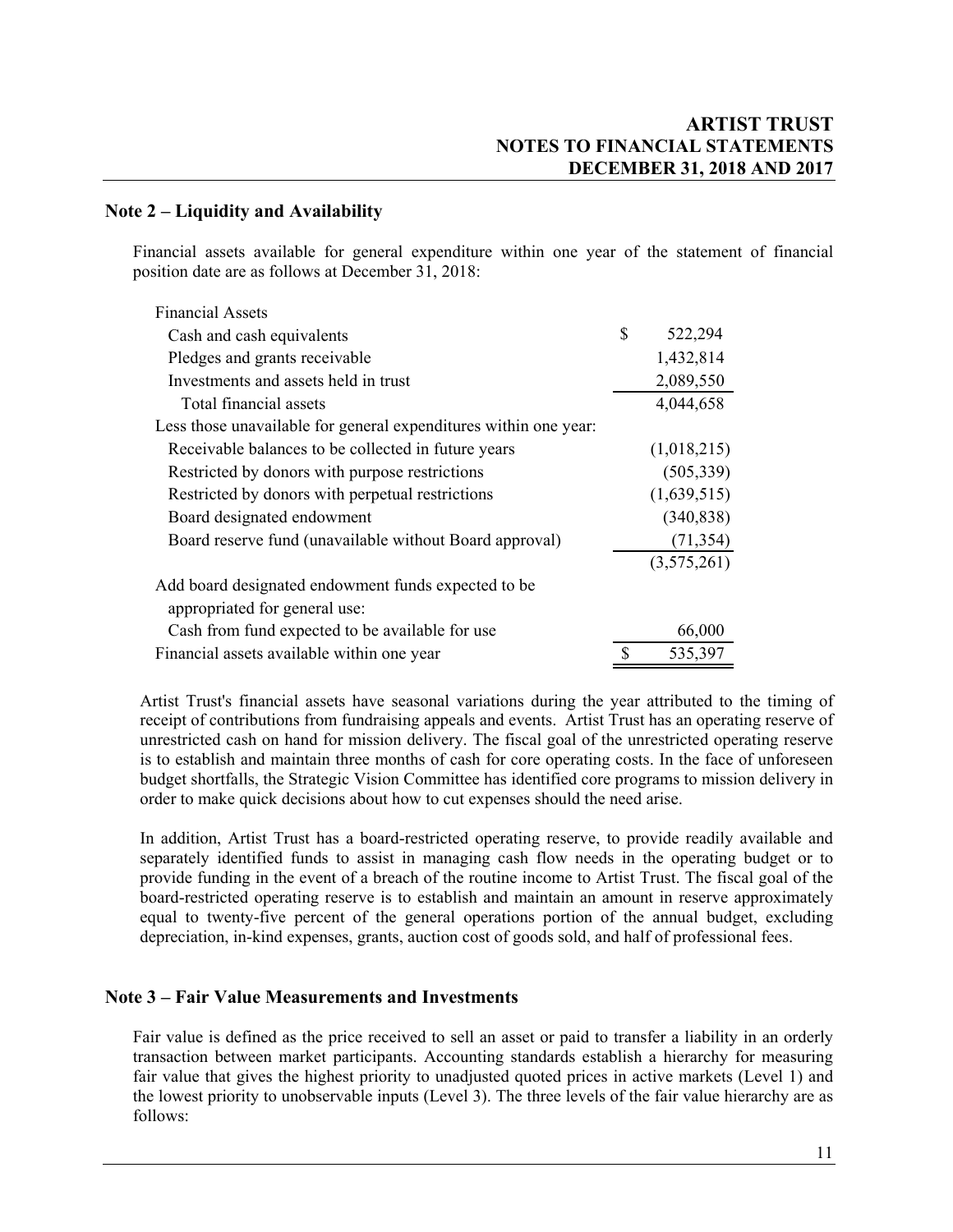#### **Note 3 – Fair Value Measurements and Investments (Continued)**

- Level 1 Unadjusted quoted prices for identical assets or liabilities in active markets.
- Level 2 Quoted prices for similar assets or liabilities in active markets, quoted prices for identical assets or liabilities in inactive markets, or other inputs that can be corroborated by observable market data.
- Level 3 Inputs that are not observable that reflect management's assumptions and estimates.

 The following table summarizes the valuation of Artist Trust's financial investments and interests under the fair value hierarchy at December 31, 2018:

|                              | Level 1                  | Level 2                  | Level 3     | Fotal       |
|------------------------------|--------------------------|--------------------------|-------------|-------------|
| Investments held by Vanguard | $\overline{a}$           |                          | \$1,931,755 | \$1,931,755 |
| Assets held in trust         | -                        | $\overline{\phantom{0}}$ | 157,795     | 157,795     |
|                              | $\overline{\phantom{0}}$ |                          | \$2,089,550 | \$2,089,550 |

 The following table summarizes the valuation of Artist Trust's financial investments and interests under the fair value hierarchy at December 31, 2017:

|                                 | Level 1                  | Level 2                  | Level 3     | Total       |
|---------------------------------|--------------------------|--------------------------|-------------|-------------|
| Certificates of deposit         | 105,631                  | -                        |             | 105,631     |
| Investments held by The Seattle |                          |                          |             |             |
| Foundation                      | -                        |                          | 1,887,544   | 1,887,544   |
| Assets held in trust            | $\overline{\phantom{0}}$ | $\overline{\phantom{0}}$ | 178,861     | 178,861     |
|                                 | 105,631                  | $\overline{\phantom{a}}$ | \$2,066,405 | \$2,172,036 |

The changes in financial investments and interests measured at fair value using level 3 inputs are reflected below for the years ended December 31:

|                                     | 2018      | 2017      |
|-------------------------------------|-----------|-----------|
| Balance, beginning of year          | 2,066,405 | 1,836,692 |
| Interest and dividends, net of fees | 749       | 2,729     |
| Realized and unrealized gains       | 50,358    | 294,884   |
| Distributions received              | (27,962)  | (67,900)  |
| Balance, end of year                | 2,089,550 | 2,066,405 |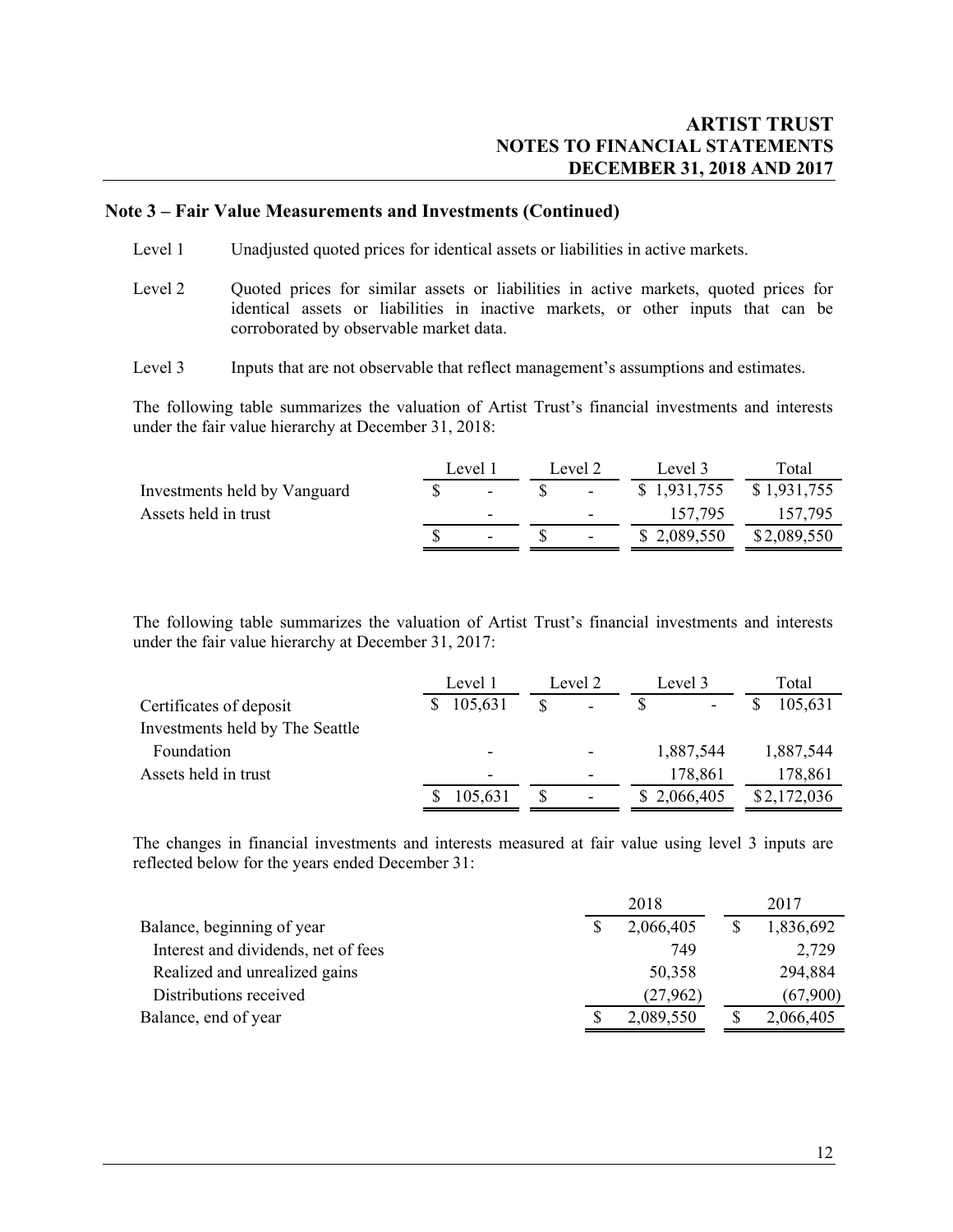#### **Note 4 – Pledges and Grants Receivable**

Pledges and grants receivable consist of the following at December 31:

|                                          | 2018            | 2017      |
|------------------------------------------|-----------------|-----------|
| Receivable in less than one year         | \$<br>434,599   | 429,916   |
| Receivable in one to five years          | 723,550         | 656,100   |
| Receivable in greater than five years    | 413,000         |           |
|                                          | 1,571,149       | 1,086,016 |
| Less discount to net present value       | (118, 335)      | (36, 558) |
| Less allowance for uncollectible pledges | (20,000)        | (20,000)  |
|                                          | \$<br>1,432,814 | 1,029,458 |

Artist Trust uses a rate of 2% to calculate the present value of receivables that are due in more than one year.

#### **Note 5 – Property and Equipment**

Property and equipment consist of the following at December 31:

|                                   | 2018 |            |  | 2017       |  |  |
|-----------------------------------|------|------------|--|------------|--|--|
| Condominium                       | \$   | 687,553    |  | 687,553    |  |  |
| Furniture, equipment and software |      | 18,500     |  | 18,393     |  |  |
| Artwork                           |      | 9,300      |  | 9,300      |  |  |
|                                   |      | 715,353    |  | 715,246    |  |  |
| Less accumulated depreciation     |      | (391, 647) |  | (387, 123) |  |  |
|                                   | S    | 323,706    |  | 328,123    |  |  |
|                                   |      |            |  |            |  |  |

#### **Note 6 – Loan Payable**

Artist Trust has a loan payable to a bank with an original balance of \$350,000. The loan is secured by a deed of trust on Artist Trust's condominium office, payable in monthly installments of \$1,554. Interest may be adjusted on this loan every five years based on the changes in an independent index such that the loan bears interest at 2.5% over the index. In 2017, the rate decreased from 4.41% to 4.20%. Interest expense totaled \$8,119 and \$8,557 for the years ended December 31, 2018 and 2017, respectively, and is included in occupancy expense. The loan matures in December 2031.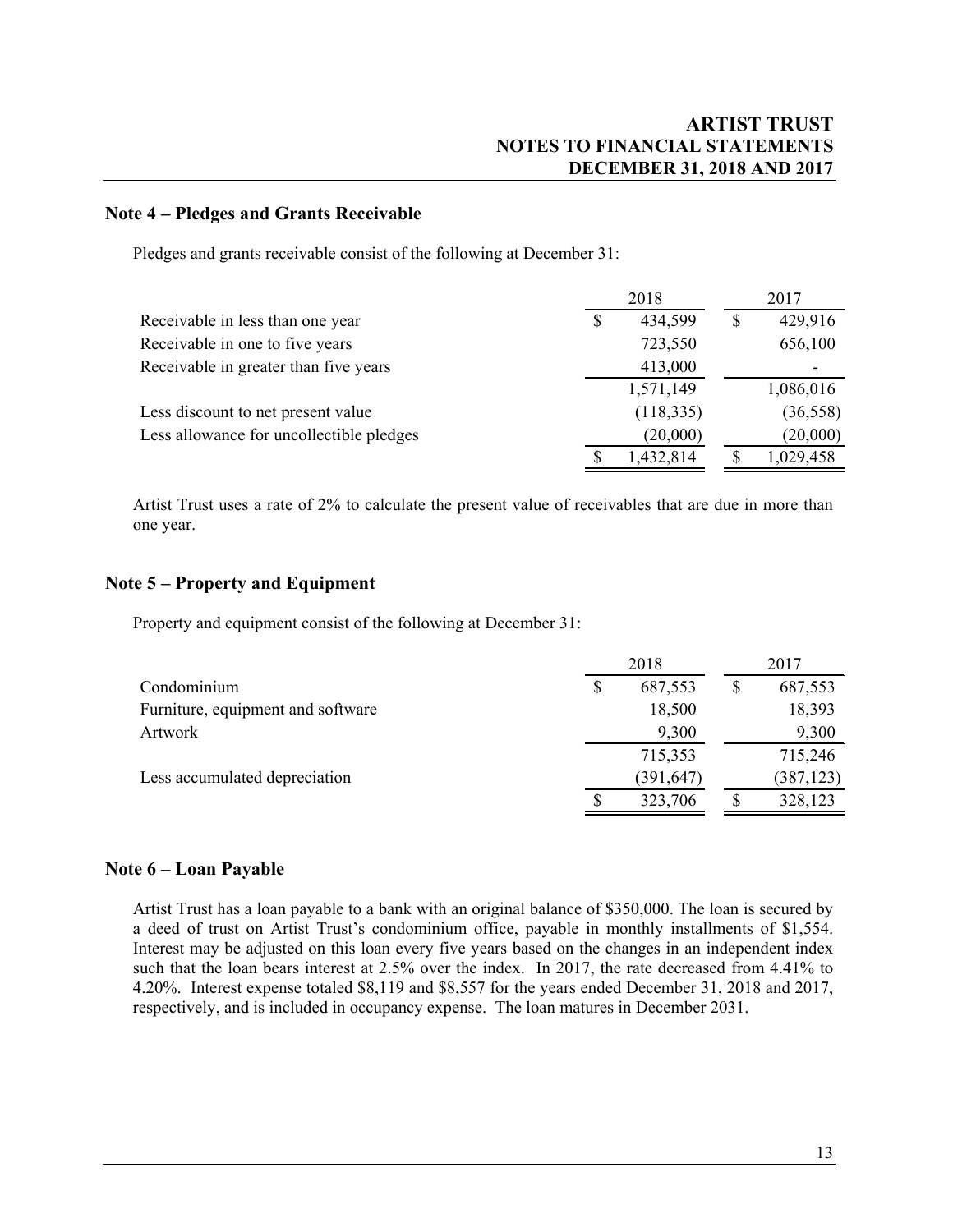## **Note 6 – Loan Payable (Continued)**

The following is a schedule of future minimum principal payments under the loan for the years ending December 31:

| 2019       | \$<br>10,985  |
|------------|---------------|
| 2020       | 11,441        |
| 2021       | 11,959        |
| 2022       | 12,478        |
| 2023       | 13,020        |
| Thereafter | 125,828       |
|            | \$<br>185,711 |

### **Note 7 – Net Assets without Donor Restriction – Board Designated**

Net assets without donor restriction – Board designated consist of the following at December 31:

| 2018 |         | 2017 |         |
|------|---------|------|---------|
|      | 340,838 |      | 225,210 |
|      | 71,354  |      | 71,354  |
|      | 412,192 |      | 296,564 |
|      |         |      |         |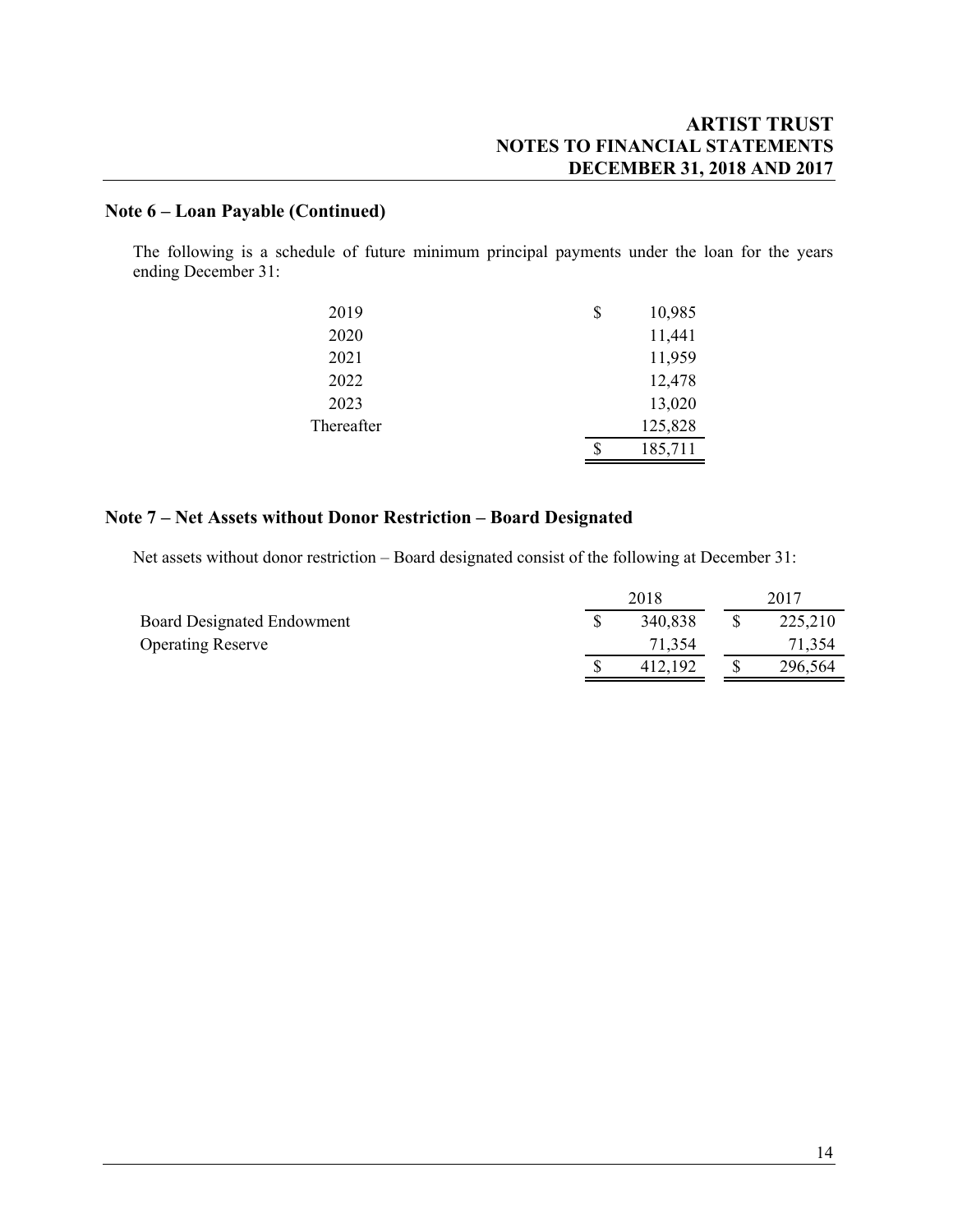## **Note 8 – Net Assets with Donor Restriction**

Net assets with donor restriction consist of the following at December 31:

|                                                           | 2018         |           | 2017         |           |
|-----------------------------------------------------------|--------------|-----------|--------------|-----------|
| Restricted for a specified purpose or passage of time:    |              |           |              |           |
| Arts Innovator Award                                      | $\mathbb{S}$ | 593,494   | $\mathbb{S}$ | 63,440    |
| Endowment - unappropriated investment return              |              | 409,339   |              | 367,227   |
| Campaign for a Creative Future - received in future years |              | 341,465   |              | 493,523   |
| <b>Technology Improvements</b>                            |              | 96,000    |              |           |
| Spokane Project                                           |              | 47,873    |              | 63,968    |
| Venture Fund                                              |              | 40,100    |              | 30,100    |
| Latham Statewide Outreach                                 |              | 40,000    |              |           |
| Storyteller                                               |              | 23,155    |              | 40,450    |
| Kreielsheimber Artist Trust Fund - unappropriated         |              |           |              |           |
| investment return                                         |              | 7,795     |              | 28,861    |
| GAP - Latino Scholarship Fund                             |              | 3,300     |              | 3,300     |
| <b>WAHIP Artist Clinics</b>                               |              | 2,575     |              | 2,575     |
| Filipino Scholarship Fund                                 |              | 630       |              | 505       |
| <b>Emergency Relief Grant</b>                             |              | 393       |              | 393       |
| Latino Scholarship Fund                                   |              | 159       |              | 444       |
| <b>EDGE</b> for Film                                      |              | 69        |              | 69        |
| James W Ray Grant                                         |              |           |              | 128,323   |
| Conductive Garboil Grant                                  |              |           |              | 11,152    |
|                                                           |              | 1,606,347 |              | 1,234,330 |
| Perpetual in nature:                                      |              |           |              |           |
| <b>General Endowment</b>                                  |              | 702,364   |              | 702,364   |
| Lifetime Achievement Endowment                            |              | 357,856   |              | 357,856   |
| Panaca Endowment                                          |              | 100,000   |              | 100,000   |
| <b>Shirley Endowment</b>                                  |              | 150,000   |              | 150,000   |
| <b>Gurvich Endowment</b>                                  |              | 100,000   |              | 100,000   |
| Shari Behnke Endowment                                    |              | 40,000    |              | 40,000    |
| Mills Endowment                                           |              | 10,000    |              | 10,000    |
| Kreielsheimber Artist Trust Fund                          |              | 150,000   |              | 150,000   |
| Campaign for a Creative Future                            |              | 21,500    |              | 21,500    |
|                                                           |              | 1,631,720 |              | 1,631,720 |
| Total net assets with donor restrictions                  | $\mathbf S$  | 3,238,067 | $\mathbf S$  | 2,866,050 |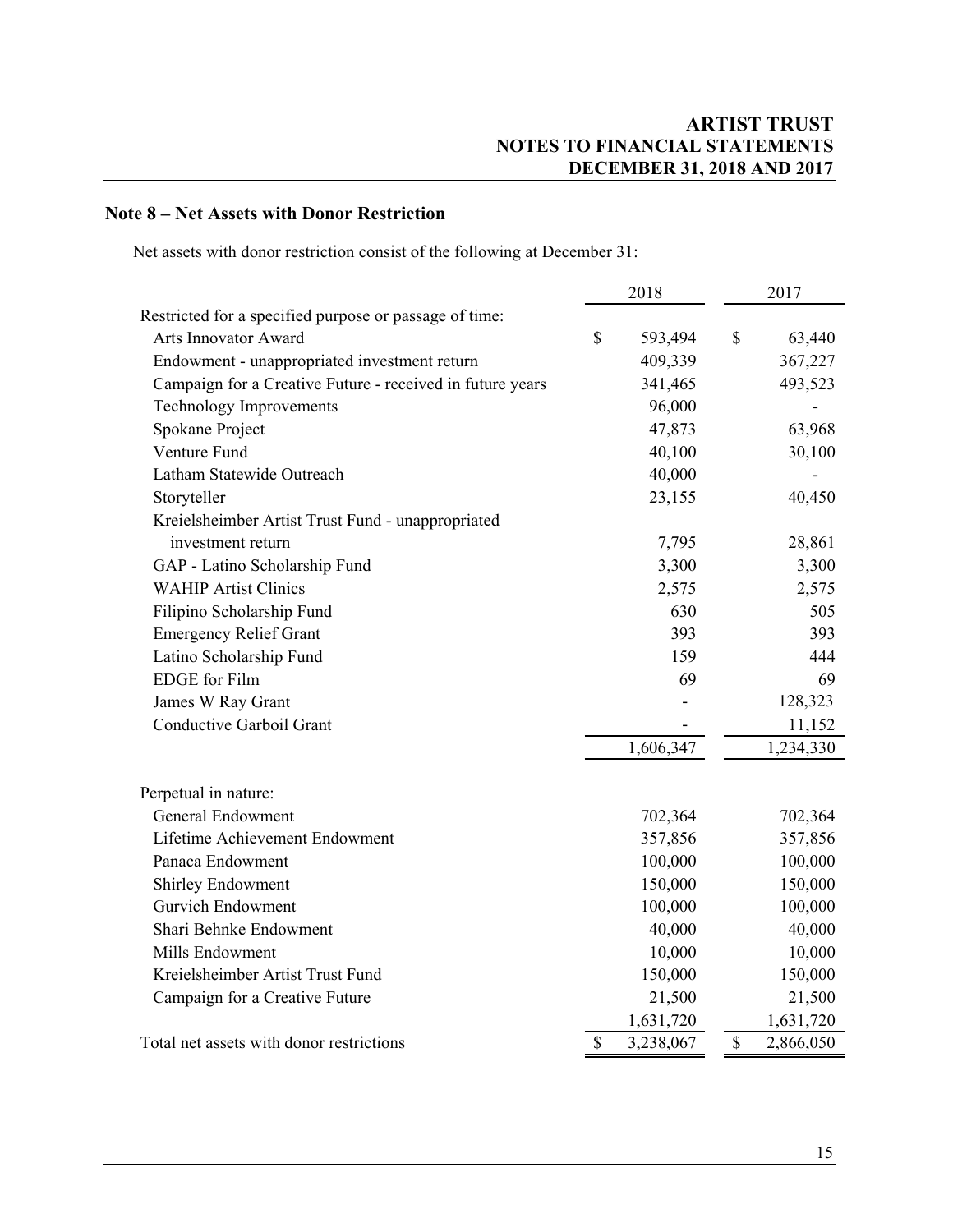#### **Note 9 – In-kind Donations**

In-kind donations consist of the following for the years ended December 31:

|                        | 2018   |    | 2017   |  |
|------------------------|--------|----|--------|--|
| Professional fees      | 17,396 | \$ | 19,932 |  |
| Supplies and equipment | 15,522 |    | 9,758  |  |
| Advertising            | 4,460  |    | 2,058  |  |
| Printing               | 1,564  |    | 1,740  |  |
|                        | 38,942 |    | 33,488 |  |

In-kind donations were used for the following purposes for the years ended December 31:

|                        | 2018 |        | 2017   |  |
|------------------------|------|--------|--------|--|
| Program                |      | 300    | 6,160  |  |
| Management and general |      | 2,106  | 816    |  |
| Fundraising            |      | 36,536 | 26,512 |  |
|                        |      | 38,942 | 33,488 |  |

#### **Note 10 – Endowments**

**Nature of Endowments and Applicable Laws** – The Endowments consists of donor restricted endowments in which the investment return is to be used to support the programs and operations of Artist Trust. The Endowments are included primarily as investments and assets held in trust. These investment funds were held at The Seattle Foundation until December 2018, when they were transferred to Vanguard.

The Board of Directors of Artist Trust has interpreted the Uniform Prudent Management of Institutional Funds Act (UPMIFA) as requiring the preservation of the fair value of the original gift as of the gift date of the donor-restricted endowment fund absent explicit donor stipulations to the contrary. As a result of this interpretation, Artist Trust retains in perpetuity (a) the original value of initial and subsequent gifts donated to the endowment, and (b) any accumulations to the endowment made in accordance with the direction of the applicable donor gift instrument at the time the accumulation is added.

Donor-restricted amounts that are not retained in perpetuity are subject to appropriation for expenditure by Artist Trust in a manner consistent with the standard of prudence prescribed by UPMIFA. In accordance with UPMIFA, Artist Trust considers the following factors in making a determination to appropriate or accumulate donor-restricted endowment funds: (1) the duration and preservation of the various funds, (2) the purposes of the donor-restricted endowment funds, (3) general economic conditions, (4) the possible effect of inflation and deflation, (5) the expected total return from income and the appreciation of investments, (6) other resources of Artist Trust, and (7) Artist Trust's investment policies.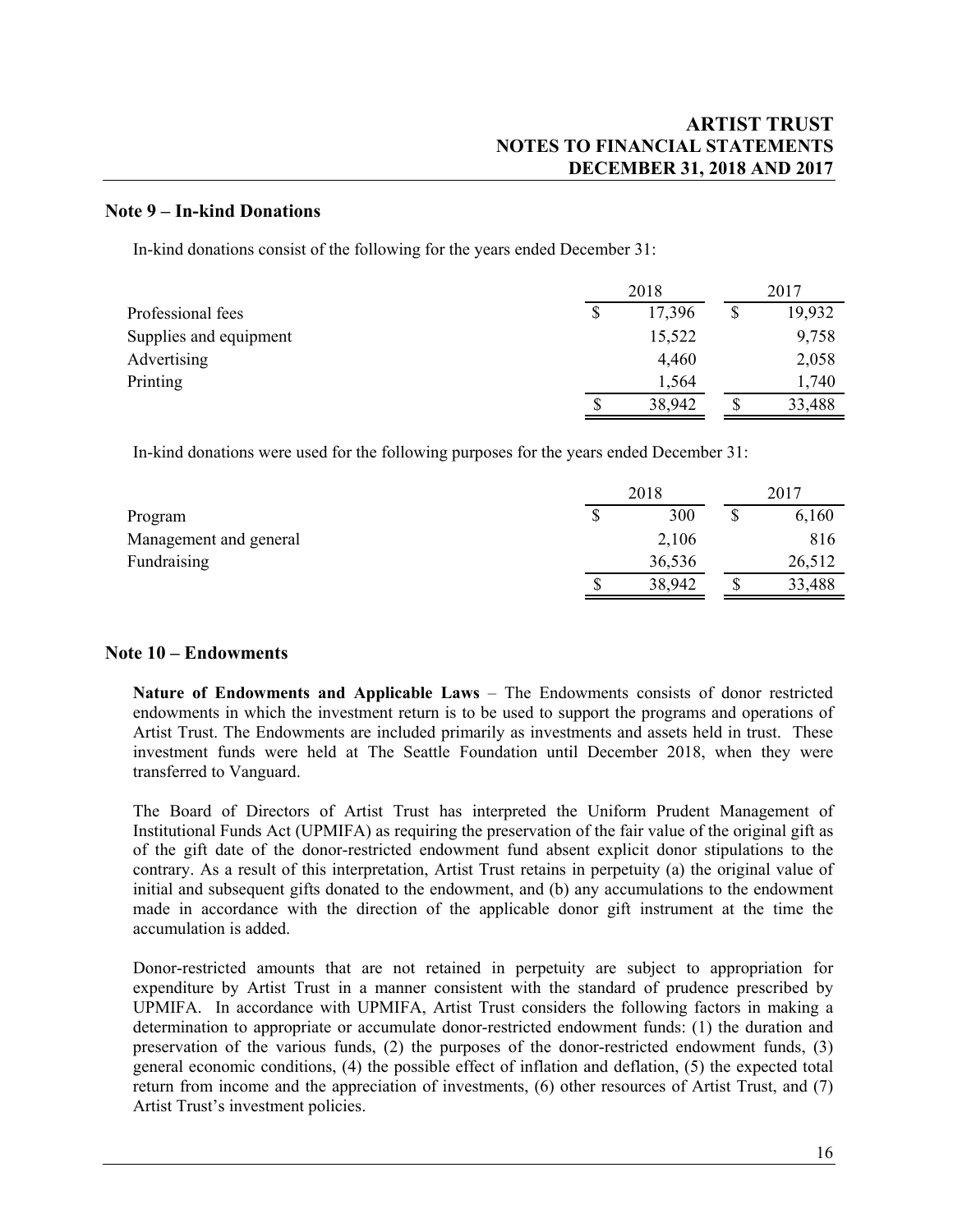### **Note 10 – Endowments (Continued)**

**Investment Return Objectives, Risk Parameters and Strategies** – Artist Trust invested its endowment funds with The Seattle Foundation. The Seattle Foundation was established in 1946 and since its formation has managed funds for many not-for-profit organizations in the Puget Sound Area. Under the terms of the agreement with The Seattle Foundation, the funds can be returned to Artist Trust only under rare circumstances and/or with the approval of both The Seattle Foundation's and Artist Trust's boards. Both boards executed approval of the funds being transferred to Vanguard in December 2018, in which the same objectives and strategies were utilized for the period between the date of transfer and December 31, 2018.

The funds were designated by The Seattle Foundation under various names and are collectively referred to as the Artist Trust Endowment Fund (the Fund). The Fund was established at The Seattle Foundation through a designated endowment fund agreement. The Fund was invested by The Seattle Foundation in its consolidated fund. The Fund was invested in a similar manner upon its transfer to Vanguard in December 2018. The Fund is measured at fair value using Level 3 inputs as described in Note 3 above.

The Fund's purpose is to support the operations of Artist Trust in carrying out its mission. The intent is to ensure the long-term viability and sustainability of Artist Trust. From time to time and under its spending policy, The Seattle Foundation released and distributed funds to Artist Trust for its operations.

Return Objectives and Risk Parameters – The Fund was under permanent management at The Seattle Foundation through a designated endowment fund agreement, as noted above, in order to provide for professional long-term management of these funds. As a result, Artist Trust did not have control over the return objectives, risk parameters, investment objectives or spending policy for the Fund. Artist Trust gained control over the return objectives, risk parameters, investment objectives and spending policy upon transfer to Vanguard in December 2018.

The Seattle Foundation has adopted investment and spending policies for endowment assets that attempt to provide a predictable stream of funding to programs supported by endowments while seeking to maintain the purchasing power of endowment assets. Under this policy, as approved by the board of directors of The Seattle Foundation, endowment assets are invested in a manner that is intended to produce results that, over time, will provide a real rate of return equal to the spending rate while assuming a reasonable level of investment risk. The Seattle Foundation expected its endowment funds, over time, to provide an average real rate of return of approximately 4.5%. Currently, the expected nominal rate of return is approximately 8%. Actual returns in any given year may vary from these amounts.

Strategies Employed for Achieving Objectives – The Seattle Foundation, as noted above, invested the Fund in its consolidated fund in which funds from all donors are commingled in a diversified asset allocation. To satisfy its long term rate of return objectives, The Seattle Foundation relied on a total return strategy in which investment returns are achieved through both capital appreciation (realized and unrealized) and current yield (interest and dividends). The Seattle Foundation targeted a diversified asset allocation that places a greater emphasis on equity-based investments to achieve its long-term return objectives within prudent risk constraints.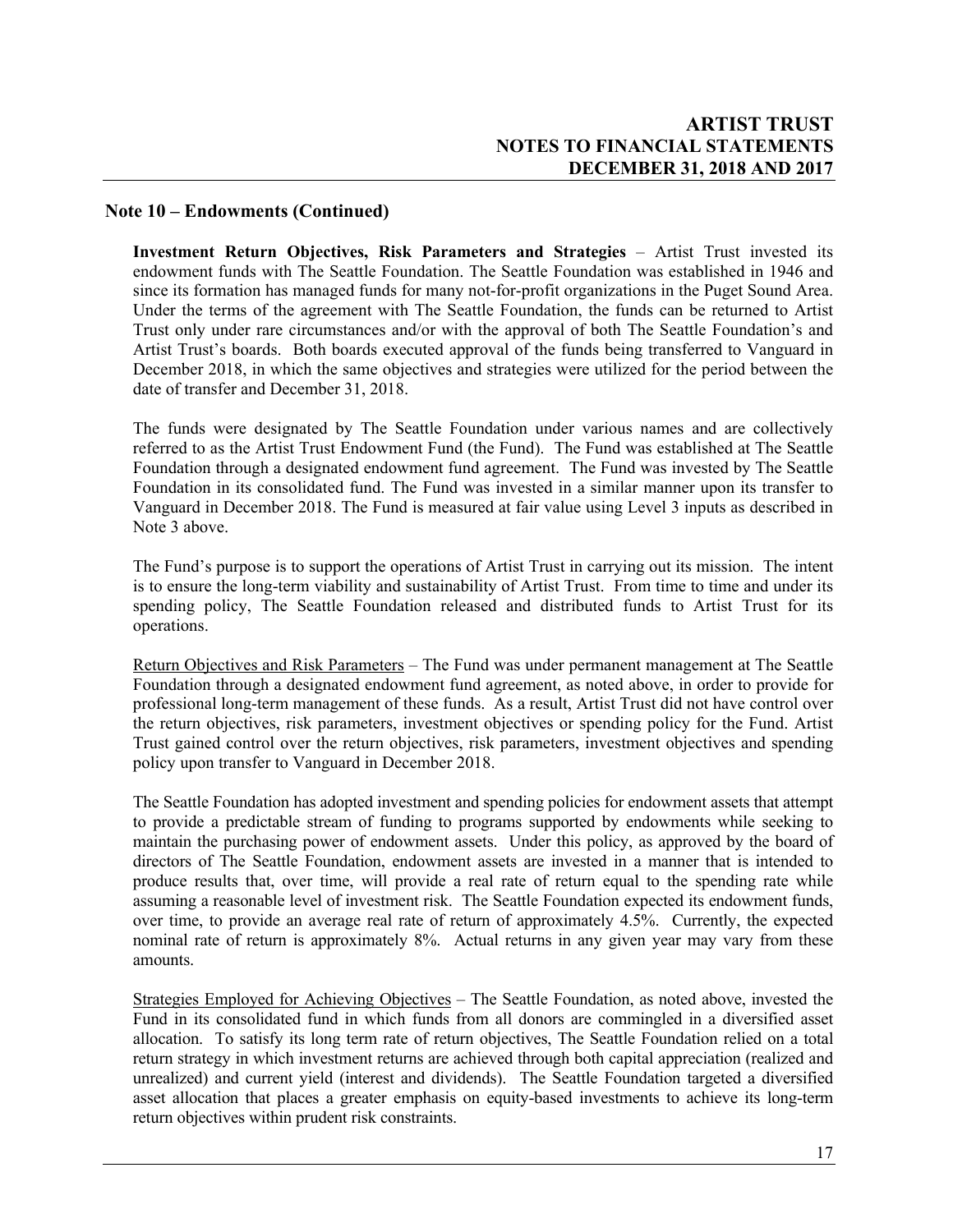### **Note 10 – Endowments (Continued)**

Spending Policy and How the Investment Objectives Relate to Spending Policy – As noted above, the Fund was subject to the spending policy of The Seattle Foundation, and thus, Artist Trust did not control the timing or amount of release of funds until transferred to Vanguard in December 2018. Artist Trust received annual disbursements of all available funds under The Seattle Foundation's spending policy. While The Seattle Foundation's spending policy may be changed by its board at any time, The Seattle Foundation has a general policy of appropriating for distribution each year 4.5% of the Fund's fair market value over the prior 12 quarters through the calendar year-end preceding the fiscal year in which the distribution is planned. In establishing this policy, The Seattle Foundation considered the long-term expected return on any endowment funds. Accordingly, over the long term, The Seattle Foundation expected the current spending policy to allow the Fund to grow at a rate equal to inflation. This is consistent with Artist Trust's objective to maintain the purchasing power of the Fund's assets held in perpetuity.

Funds with Deficiencies – From time to time, the fair value of assets associated with individual donor restricted endowment funds may have fallen below the level that the donor requires Artist Trust to retain as a fund of perpetual duration.

**Endowment Held by ArtsFund Foundation** – The Kreielsheimer Remainder Foundation established the Kreielsheimer Artist Trust Fund, a permanent endowment fund for the benefit of Artist Trust. In 2012, the Kreielsheimer Artist Trust Fund was transferred to ArtsFund Foundation (ArtsFund). The purpose of the Kreielsheimer Artist Trust Fund is to provide general support of the programs and organizational operations of Artist Trust. Under the terms of the agreement with ArtsFund, the Kreielsheimer Artist Trust Fund is managed by ArtsFund, utilizing a total return asset management approach designed to achieve a maximum total return, including in the measurement thereof, unrealized appreciation and depreciation.

The Kreielsheimer Artist Trust Fund is pooled along with ArtsFund's other funds. The distribution policy is established by the ArtsFund Board of Directors. As a result, Artist Trust does not have control over the return objectives, risk parameters, investment objectives or spending policy for the Fund. As determined by the Arts Fund Board of Directors, annual distributions equal 5% of the fund balance as of December 31<sup>st</sup> of the previous year. The Kreielsheimer Artist Trust Fund is measured at fair value using Level 3 inputs as described in Note 3 above.

**Campaign for a Creative Future** – Artist Trust has embarked on a fundraising campaign which seeks to raise \$3.5 million to help build the sustainability of Artist Trust and fuel innovation for individual artists. An endowment has been created as part of this campaign, and endowed gifts received will support the increased capacity of Artist Trust. During the campaign, Artist Trust is holding endowed gifts in money market funds and pledges receivable. The investment strategies and spending policy will be determined at the conclusion of the campaign.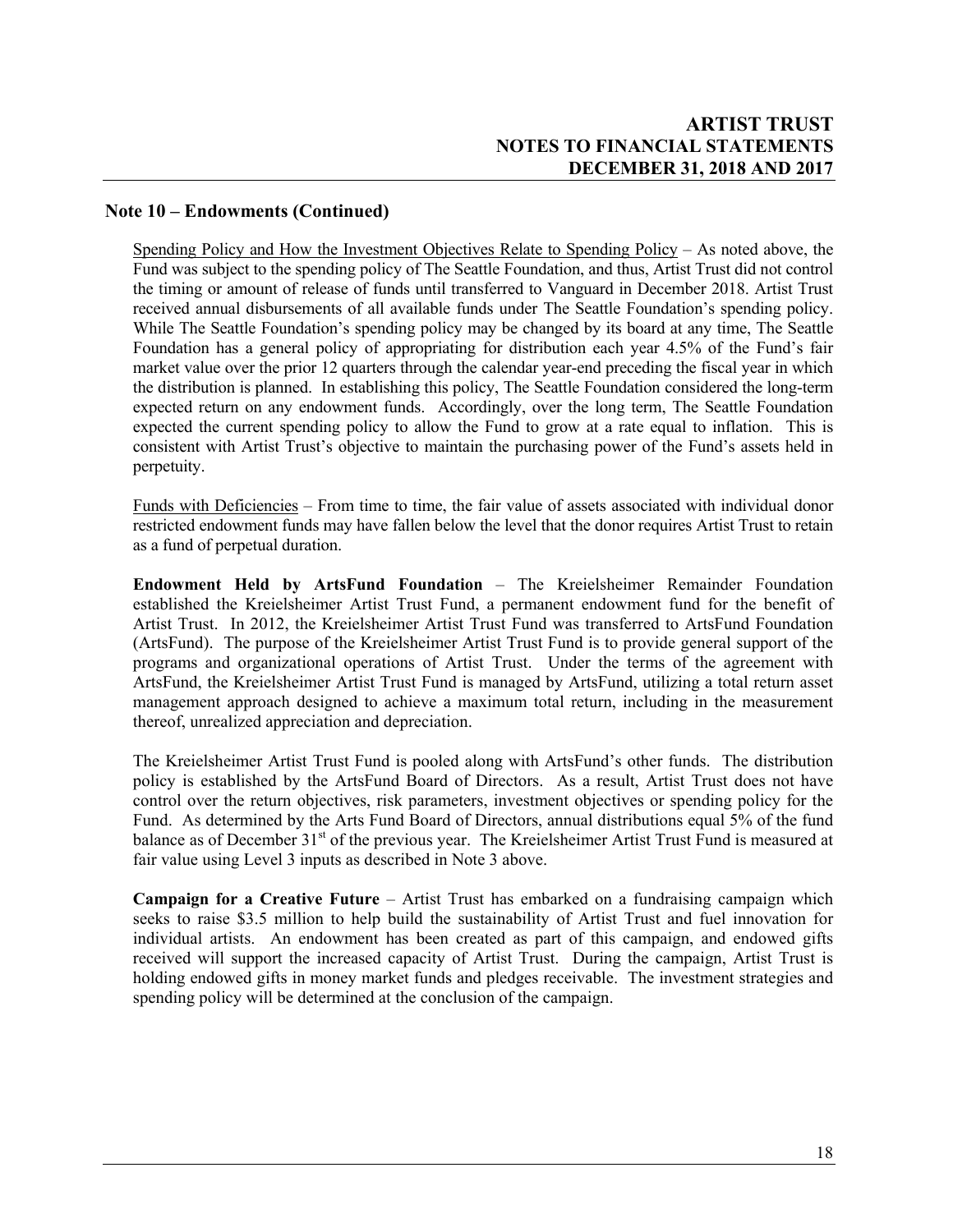#### **Note 10 – Endowments (Continued)**

Changes in endowment net assets are as follows for the years ended December 31:

|                                       |               | With donor restrictions |             |             |
|---------------------------------------|---------------|-------------------------|-------------|-------------|
|                                       | Without donor | Purpose                 | Perpetual   |             |
|                                       | restrictions  | and time                | in nature   | Total       |
| Endowment net assets, 12/31/2016      | \$255,191     | \$177,506               | \$1,631,720 | \$2,064,417 |
| Contributions                         | 35,524        |                         |             | 35,524      |
| Investment income, net of fees        |               | 2,729                   |             | 2,729       |
| Net appreciation                      | 10,431        | 284,453                 |             | 294,884     |
| Writeoff uncollectible pledge         |               | (4,500)                 |             | (4,500)     |
| Amounts appropriated for expenditure  | (75, 936)     | (57,700)                |             | (133, 636)  |
| Distribution from asset held in trust |               | (6,400)                 |             | (6,400)     |
| Endowment net assets, 12/31/2017      | 225,210       | 396,088                 | 1,631,720   | 2,253,018   |
| Contributions                         | 169,176       |                         |             | 169,176     |
| Investment income, net of fees        | (63)          | 812                     |             | 749         |
| Net appreciation                      | 2,161         | 48,197                  |             | 50,358      |
| Amounts appropriated for expenditure  | (55, 646)     | (20, 633)               |             | (76,279)    |
| Distribution from asset held in trust |               | (7,330)                 |             | (7,330)     |
| Endowment net assets, 12/31/2018      | 340,838<br>\$ | \$417,134               | \$1,631,720 | \$2,389,692 |

### **Note 11 – Benefit Events**

Benefit events revenue is shown in the statements of activities net of consumable costs that directly benefit the participants of the event. The net revenue is as follows for the year ended December 31:

|                                    | 2018 |           |  |           |  |  |
|------------------------------------|------|-----------|--|-----------|--|--|
| Gross special events revenue       |      | 577.632   |  | 439.556   |  |  |
| Less cost of direct donor benefits |      | (75, 344) |  | (58, 558) |  |  |
|                                    |      | 502.288   |  | 380,998   |  |  |

#### **Note 12 – Retirement Plan**

Artist Trust has a Simple IRA plan (the Plan) for employees who meet the Plan's eligibility requirements. Artist Trust matches a portion of employee contributions. Artist Trust contributed \$9,310 and \$10,437 to the Plan during the years ended December 31, 2018 and 2017, respectively.